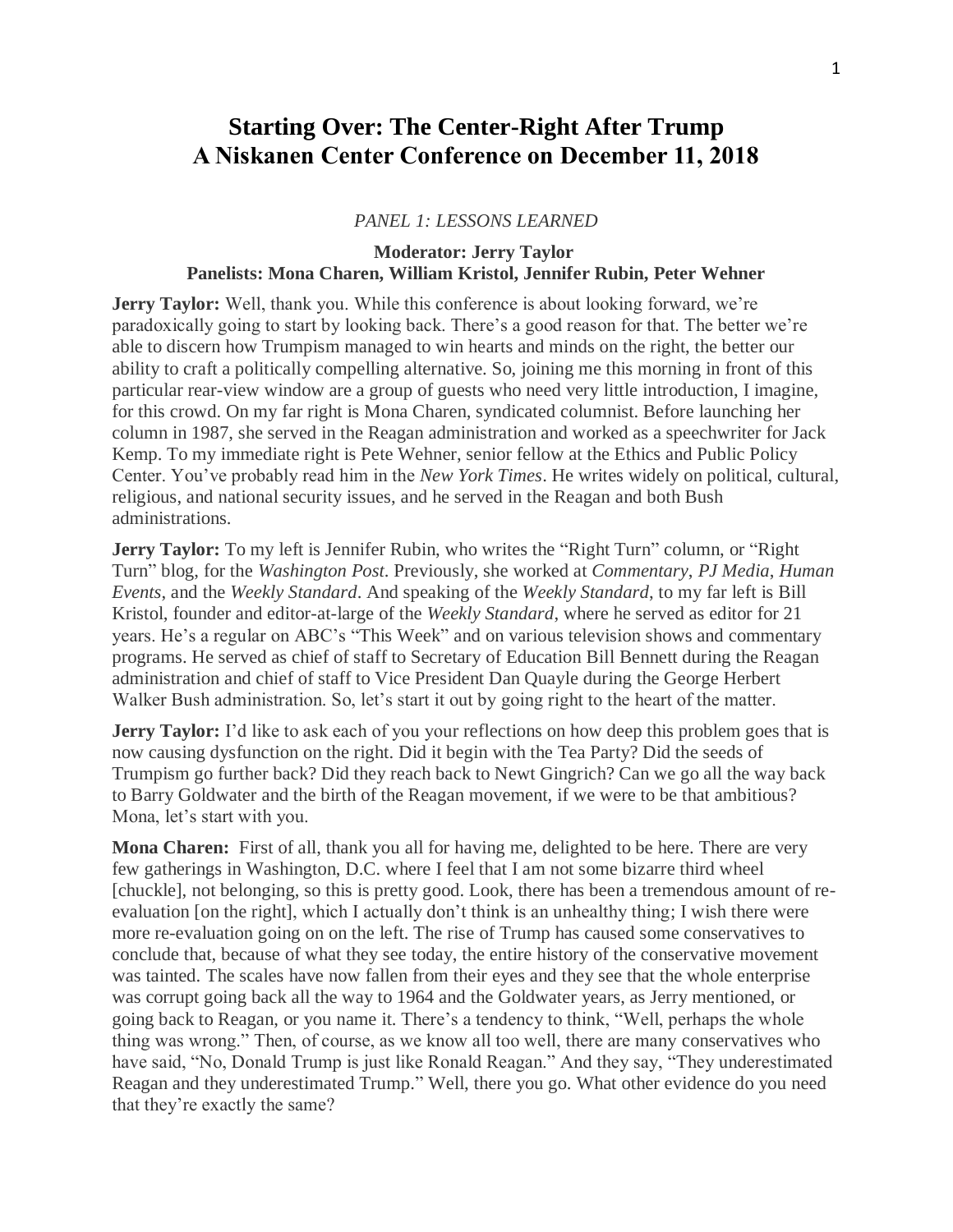**Mona Charen:** So my goal, just in a few brief moments this morning, will be to say that I do not believe that the rise of Trump is evidence that the conservative critique, or conservative solutions to what was going on in America over the last 50 years, was wrong. Let's name the issue… What was the left right about and the right wrong about as a matter of policy? Was it rent control, a larger role for the federal government in education, school choice, the whole-language approach to teaching reading versus phonics, the Cold War? The Cold War was an area where liberals really embarrassed themselves and it was a failure, not just an intellectual failure but a moral failure. During that time, I wrote a whole book about this called *Useful Idiots*… That is something I can return to later.

**Mona Charen:** But many on the left, and even in the mainstream of the Democratic Party, developed a rancid hatred for the United States itself. And then, just to check through, were they right about sexual ethics? Were they right about the importance of strong families? Were they right about abortion, regulation, markets? All of those things I think liberals were wrong about and conservatives were and remain right about. Okay, liberals were right about civil rights, but arguably they drank too deeply of the cup of moral superiority and they over-learned the lessons of Selma and Montgomery. They adopted a tactic of accusation and calumny where it didn't belong, and that turned out to be in way too many areas of American life.

**Mona Charen:** The left's creativity in recent years seems to have been confined to the production of new epithets — from "racist" and "sexist," they've added "homophobe," "heteronormative" and "transphobe," along with "white privilege." This is a substitute for argument and for persuasion. And as much as I was not crazy about liberals' principles, it was even more dismaying to see them throw them over the side for political expedience, which is what they did when Bill Clinton ran into trouble.

**Mona Charen:** I could go on and on. But the idea that conservatives and Republicans were racist all along… Some obviously were. Trump was able to tap into a certain amount of racial resentment and anger, I wouldn't deny that. But if we're looking at the sources of the rise of Trump and the rise of the rancorous politics that we have today — and extremism on the left too, represented by Jeremy Corbyn and Ocasio-Cortez and Bernie Sanders and so forth — you would have to say that identity politics is the core of what caused a backlash. It was only a matter of time, when the left was continually battering white people with identity politics claims, that white people were going to respond and say, "We're a group too, and we get to assert our interests as a group."

**Mona Charen:** I have much more to say, and I don't want to dominate too much, but I would just say this to close for this part. Civilization is a fragile thing. And the key conservative insight, in my judgement, is that the rule of law and respect for tradition is what keeps us together. A polity like ours that attempts to knit together disparate peoples into one nation has always been slightly unnatural, and it's not easy. And that is what is in danger now. But it is wrong to say that the whole story was one of racism, sexism, and so forth that has been curdling on the right for 50 years.

**Jerry Taylor:** Let's move to Jen Rubin. So Jen, where do you think the right went wrong? Or is it that the Trumpist world is an anomalous phenomenon that is alien to the foundations of the conservative movement as we've known it, and it's some sort of external force? Or is it something that rose up from within it? And if so, when?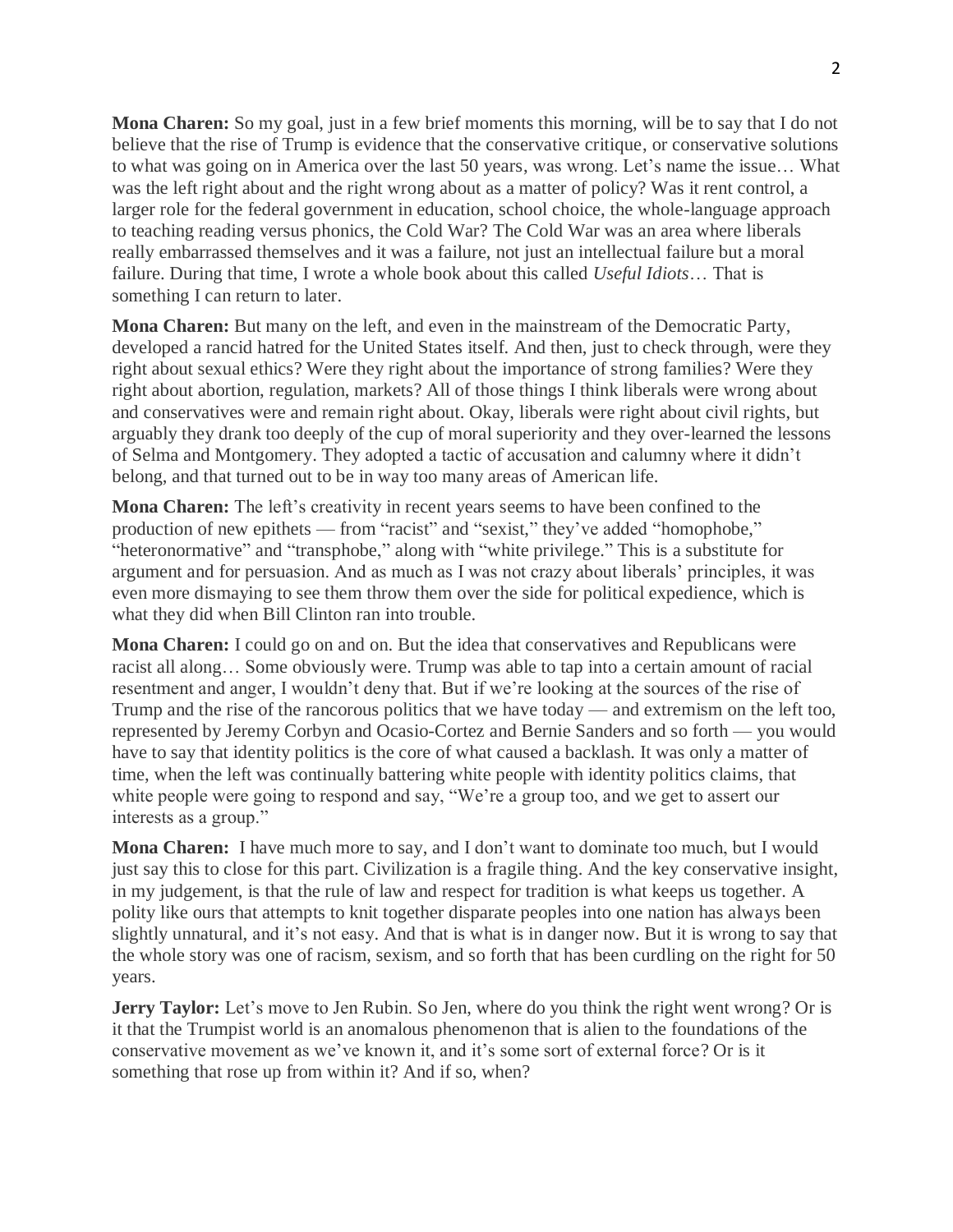**Jennifer Rubin:** Thank you for having me. I share Mona's sense of isolation on an island of one at times. So it's nice to see some fellow islanders here. My own view is that there has always been a segment in American society — not always within the Republican Party — that has been what we think now of as nationalist or nativist. Whether it was the Dixiecrats, whether it was Father Coughlin, if you want to go back to the Depression… That has always existed. And within the Republican Party it has existed, but those people always lost. The extremes always lost. Pat Buchanan lost in the race against the sitting president. What happened is they reached a critical mass, and Trump did tap into something and then expand something. I do not think he would have had success had the Republican Party followed Mona's view of things and concentrated on the core values, the core human insights that modern conservatism brought. I think it's fair to say that [conservatism] has stultified, that a platform of small government really had very little constituency in America. An economic policy that was solely based on supplyside tax cuts was going to be a dead end at some point.

**Jennifer Rubin:** And there have been times of innovation, when people like Jerry, people like the reformicons, have tried to enliven [conservatism] using those principles. It's obviously conservatism to discard what doesn't work but to keep what does. I think the discarding was neglected. But [Republicans] really had not conceived, at least at the national level, a process of becoming a 21st century problem-solving sort of party. That contrasts, and has contrasted for a long time, with the states. We heard from Governor Hogan, and you go back to Mitch Daniels in Indiana… We've had a lot of really good reformist governors. You can go back to the origins of school choice, of welfare reform — these were driven by Republican governors out in the states. But at the national level, not so much.

**Jennifer Rubin:** I think there is always the possibility in democracy that a demagogue comes along. The surprise, perhaps, is that it was possible in America. And then the surprise, perhaps, was that there were so many people who were, if not amenable to a nativist and xenophobic message, at least not bothered by it. I think that was an endemic problem in the conservative movement.

**Jennifer Rubin:** Unlike Mona, I think there has been a blind spot on race — not racism, but a blind spot on race. It does go back to the civil rights movement, where [conservatives] were on the appalling wrong side of the issue. And so when it came along with Donald Trump, there was an effort first of all to seek some justification — because there had been a [liberal] identity politics that had gotten out of control. But there was also sort of a moral blind spot, because they didn't really care about what Donald Trump was ranting and raving about. How many times have we heard from conservatives, "It's just talk, it's just tweets"? I think that's wrong, because I think what he's actually doing is also bad.

**Jennifer Rubin:** But the notion that words don't matter, that ideas don't matter, that a founding creed doesn't matter, that suddenly we've become a white Christian nation as opposed to a nation built upon a creed of "All men are created equal" — that's the fault of a stultified and intellectually trapped right in America. I think that had the national Republican Party, which for all intents and purposes has been the receptacle of modern conservatism, done what happened at the state level, Donald Trump wouldn't have been necessary. He wouldn't have come along, he wouldn't have tapped into that.

**Jennifer Rubin:** And then, of course, we can't ignore what's happened since. And this is even more troubling. Because the degree to which so many of our colleagues and friends — or former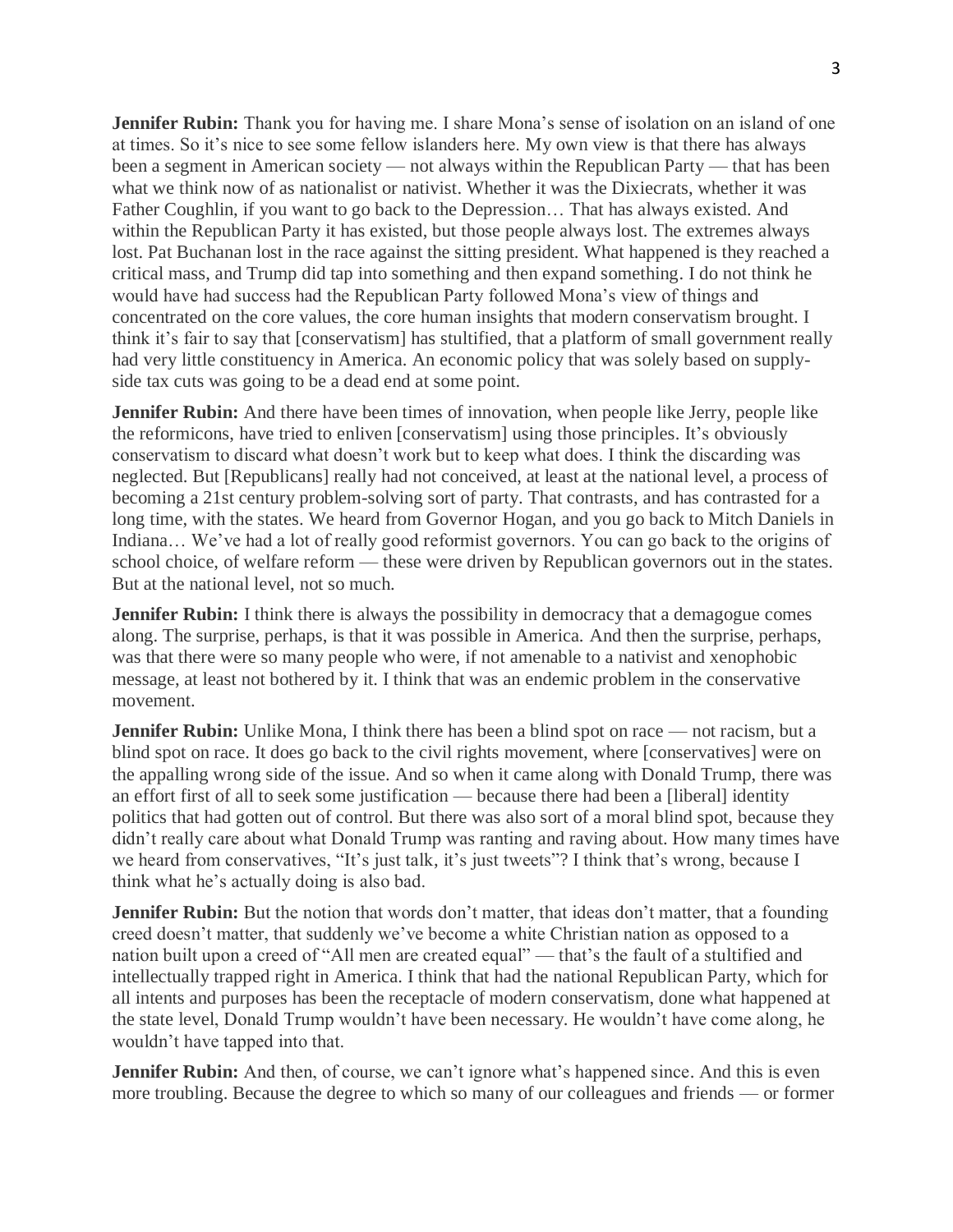colleagues, former friends — have accepted this, have tried to rationalize this, have justified this, have applauded this, has really been intellectually, morally, and psychologically devastating to many of us who thought that the party was better than this, that the conservative movement was better than this. This is not what we believe in.

**Jennifer Rubin:** But the capacity for self-delusion, the desire for access and power, the moral bargaining that one undertakes to get a discrete issue or two, has perhaps surprised us. And as Bill and I and Mona clearly predicted, what has happened is the complete intellectual corruption of the right. And now we are in a far worse position than we were in 2015, before [Trump] came down those gold escalators at Trump Tower. So we're in a fine pickle right now.

**Jerry Taylor:** Pete, let me turn to you. If Max Boot were here — and unfortunately he can't be with us, he's in a speaking event on the other side of the country — but if he were here, he'd say, that's all well and good, but Joe McCarthy demonstrated the right was vulnerable to demagogue conspiratorial thinking. And then you had the rise of the John Birch Society, which was critically important in Barry Goldwater getting the nomination in 1964. And then George Wallace comes along and a lot of conservatives defected to George Wallace in the 1968 campaign. And then we had Nixon's Southern strategy, which locks up that end of the party and brings all the Dixiecrats and the segregationists into the GOP. And that's before we even get to Newt Gingrich. So it should be absolutely no surprise that Trump found an audience on the right, although that maybe surprised some of us. You've been involved in this world for an awful long time. What do you make of that more critical perspective?

Peter Wehner: Thanks, Jerry, for having me, for having us, and for holding the conference. I think there's something to [that view], but I think it's overstated. There's no question that those data points are relevant. Every party, every movement has its fringe elements. They manifest themselves in different ways. The question, the task, the challenge is for political leadership and political parties to marginalize those movements, to rise up when they assert themselves, and to keep them on the fringe. And I would say that for most of the history of the modern Republican Party — not entirely — that has happened. I think what's different about this moment is that those ugly strands and strains were not contained, and they finally found their voice, and their face, and their embodiment in Donald Trump.

**Peter Wehner:** So I wouldn't deny that those ugly elements existed, but I wouldn't assert that they were completely dominant. Life is complicated, and different moments bring different challenges and different individuals. What we do know is that something went badly off track and that Donald Trump tapped into something that certainly existed beyond what, at the time, I thought existed. It's important to remember that really what marked his entrance on the national political stage was a racist conspiracy theory about Barack Obama and his birth certificate. I actually wrote a piece in the *Wall Street Journal* in 2011, which was hard for me to place because people thought, "Why are you taking on Trump on this issue?" And I said, "A party has to stand up to someone like this and elements like this, otherwise they can spread." But I had no idea that it would spread to the degree that it has.

**Peter Wehner:** I think everybody here has to reassess their own sense of what the Republican Party was. I would certainly say now that the racial element was deeper than I thought. And I would not have imagined that somebody with the rank appeals to race, and the demagogic appeals, and the sheer dehumanization that Donald Trump represented would catch on. Yes, I've been as critical as anybody of the Republican Party and the leadership for not taking Trump on.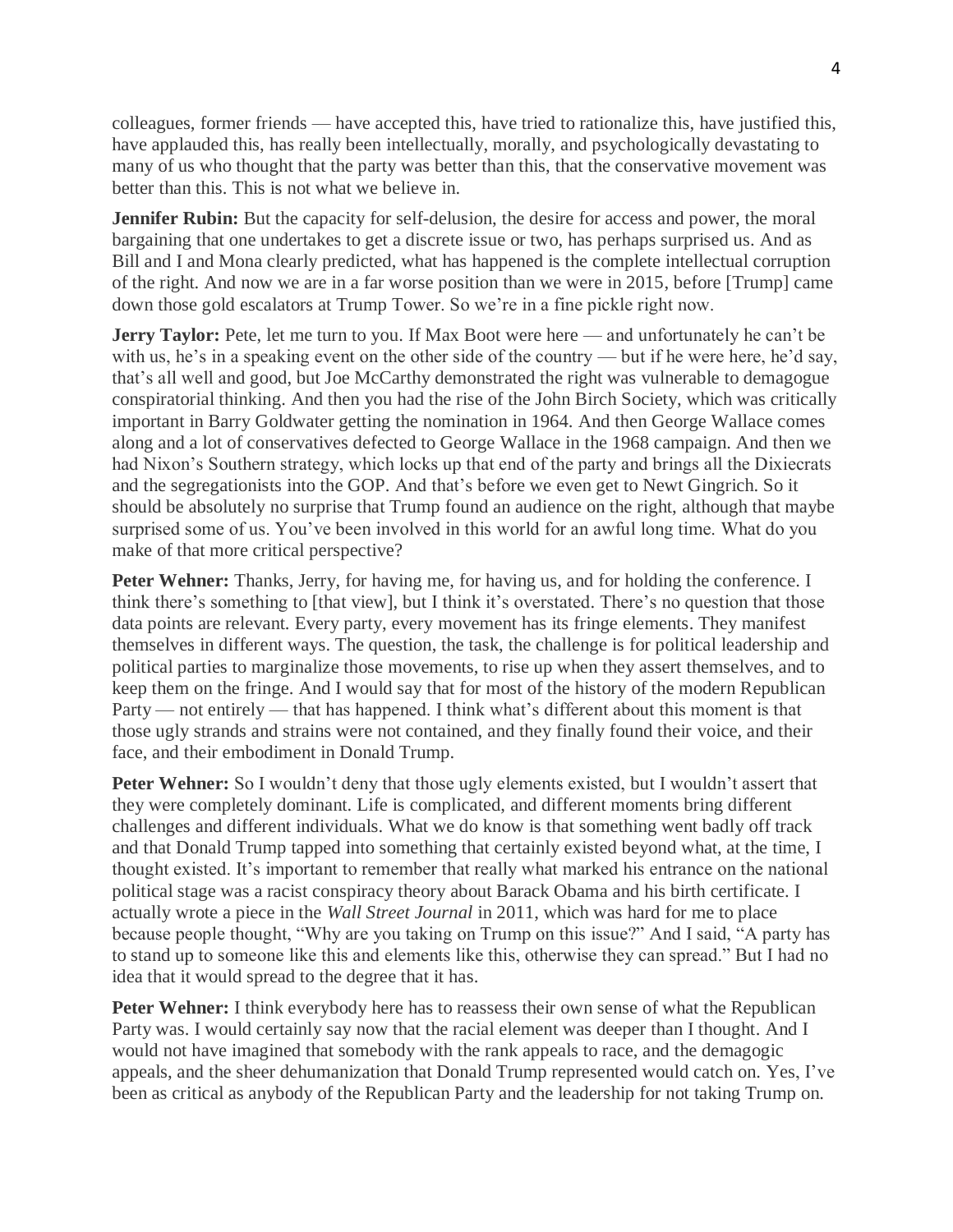But I do think that the more serious malady is that the base of the party has gone. From my conversations with Republicans in office, I think that if left to their own devices, if they had more political courage, they would stand up to Donald Trump. I think really the reason they're not is that the base won't allow them.

**Peter Wehner:** I just want to say one other thing... As you look over the arc of the conservative movement, I think that Newt Gingrich was a much more pernicious figure, in retrospect, than people realized at the time. I think he embodied a kind of revolutionary, almost nihilistic temperament. I think a lot of people on the right rallied around him because he was our revolutionary, our nihilist, and he won in 1994. But there were a lot of elements to him that turned out to be a much more problematic. The last thing I want to say is that I think most of the people here really were products of the Reagan revolution, the Reagan era. Those were, for me anyway, formative political years. And one of the things that captured somebody like me was actually a line from Daniel Patrick Moynihan, of all people. Back in 1981, he wrote a piece for the *New York Times*, and he said, "Of a sudden, the GOP has become the party of ideas."

**Peter Wehner:** In that era, in that decade, what were the ideas and the books that we were talking about? *Losing Ground* by Charles Murray. *The Naked Public Square* by Richard John Neuhaus. *The Closing of the American Mind* by Allan Bloom. *Crime and Human Nature* by Jim Wilson and Dick Herrnstein. You had Antonin Scalia and the beginning of the Federalist Society with originalism. And there was an energy and people were drawn to the intellectual side of conservatism. That has been lost. And what has happened is it's become a party that's deeply anti-intellectual. And it's become almost a prideful disdain, I think, on the American right. I don't even refer to it as conservatism anymore. It's a disdain for governing. And it's almost as if the politics of theatrics has overtaken the politics of governing.

**Peter Wehner:** I do want to say one other thing. I know this is about looking back, but I'll throw it out there in any event. I do think that 2019, next year, is going to be the year that the Trump project comes crashing down around us, and I think an awful lot of people are going to come crashing down with him. And that I think will catalyze a fascinating period of which I have no idea what will happen. I think something is going to emerge out of the ruin and the ashes. I don't know what it's going to be, and I don't think anybody does, because so many things have been untethered. But Trump — and I was as early as anybody in my criticisms of Trump, and I could go on forever about how pernicious I think he is — he's not a political colossus. He is weaker than he ought to be, all things considered. He has taken over a party, which grieves me a lot, and it is a more Trumpified party now than it was a year ago. But I don't think this will last. And I think sometimes viruses create antibodies. Trump is a virus and the antibodies will emerge. But how that plays itself out is something that you all can answer later in this conference.

**Jerry Taylor:** I left Bill Kristol for last. Bill, you surfed all of this history in your time. You worked for the last moderate Republican president, George Herbert Walker Bush, or at least for his vice president. And then through the rest of your career, you've been heavily involved in the trajectory of the party — and memorably involved in cheerleading Sarah Palin in 2008 in that campaign. So you've seen the party evolve over this time, and I'm wondering… You have a unique perspective in maybe looking back and seeing where the inflection point occurred, if there was one. Or was it an accumulation of things that just, when aggregated over time, put the party on a path that no one had really anticipated?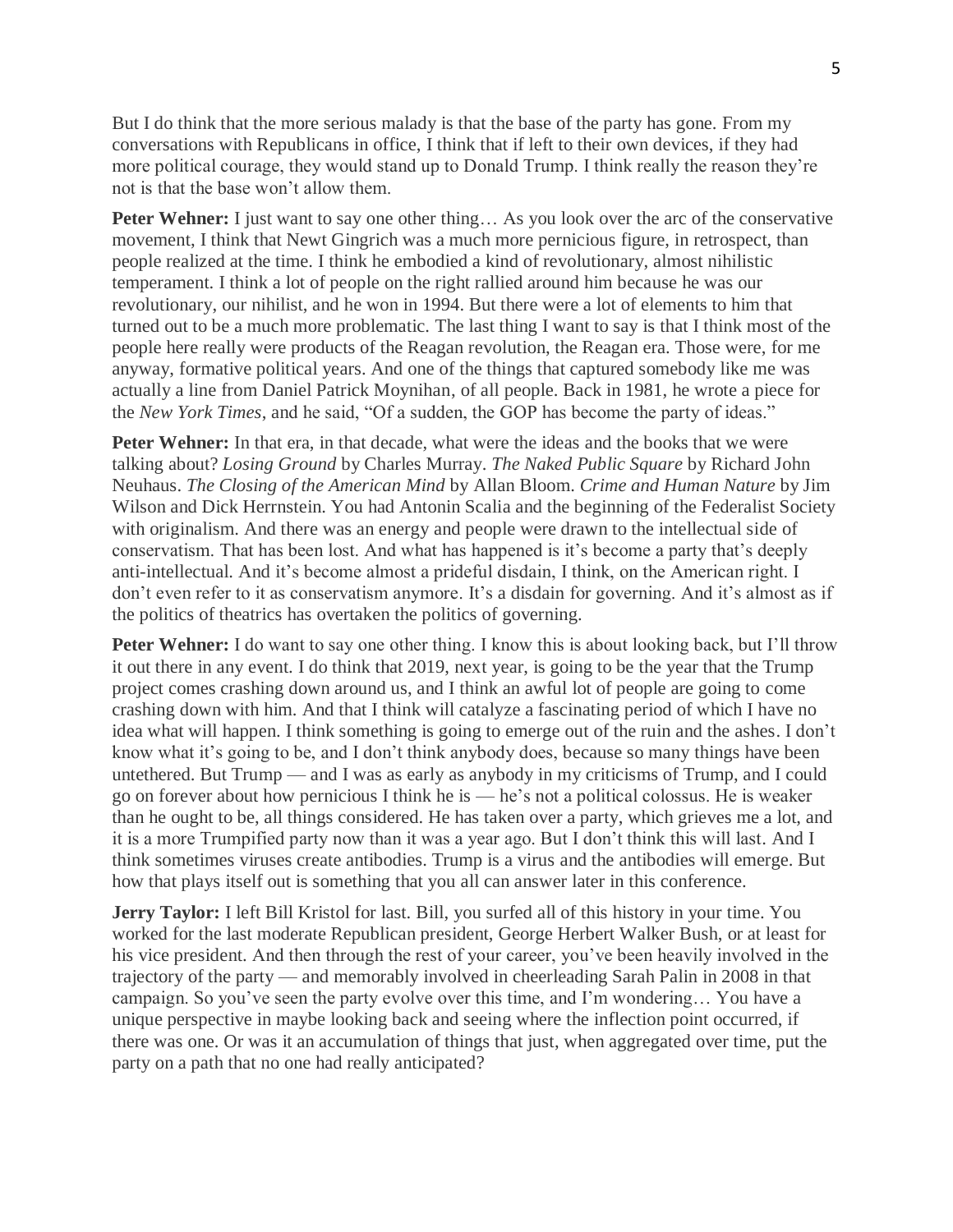**Bill Kristol:** I have a unique perspective as I was actually there for most of the terrible inflection points of the conservative movement over 30 or 40 years. [laughter] I guess maybe I was there for some of the good things too. I agree with pretty much almost everything that's been said. I have slight differences, probably we each have slight differences. My only differences with Mona, Jen, and Pete are where they happen to be in error, which is only a few places. [laughter] I of course will graciously not point them out.

**Bill Kristol:** I'd say movements are complicated things. They make errors, they undervalue certain things, they under-appreciate certain things. They just get certain things wrong. They fight some fights they're either wrong about or they misunderstand the historical moment and fight them in the wrong way. The Palin thing is an instance of that. I wouldn't be defensive for one minute about that, it's just you mentioned it. I wouldn't necessarily have brought it up; it's not featured high on my résumé. In 2008, I thought [Sarah Palin] would be a bold pick for John McCain. I wrote a column… I totally forgot about this. That was the year I wrote a weekly column in the *New York Times*, not one of the totally happier experiences in my life but nonetheless worth doing I suppose. And I wrote a column a week before McCain made the pick saying, "You should pick Joe Lieberman." That that would be the bold pick. It would be the governing coalition. It would really be a gamble — he'd have some problems at the convention — but he'd make it through.

**Bill Kristol:** They decided they couldn't go that way. I think Senator McCain expressed regret about that late in life, that he didn't do that. And then… I had no role in the campaign, but my vague view was, "You gotta gamble. Why not go with the young governor from Alaska," who was governing pretty well at the time and taking on the oil companies. And I say in my defense, the instinct I had was that you had to have a more populist flavor to establishment Republicanism. And that that flavor should be in the vice presidency, as a subordinate position to a very well-established candidate who frankly wasn't going to have his own views changed by whoever the VP nominee was. But that would be a way to incorporate a certain kind of populist discontent, much of which, after Iraq and after the 2007-08 financial crisis, was somewhat justified.

**Bill Kristol:** And so, the irony is, in a certain way... And who knows if history would have been different if they had won and if some of that populism would have been channeled through a McCain-Palin administration instead of festering outside, and then being in opposition to President Obama for eight years, and people going gradually crazier as they went into the opposition. History is full of these complicated inflection points. Movements are very complicated, as Pete and others have said.

**Bill Kristol:** I also very much agree with Mona, though. If you step back from the movement which is really a nebulous and complicated thing, it's always going to have elements of kookiness and also elements of prejudice and elements of just being wrong about things — and just look at governance, I'm pretty comfortable defending American conservatism in the last half-century, when it was in power, as on the whole moving things in the right direction. On a couple of key issues, especially in foreign policy, it perhaps decisively pushed in the right direction.

**Bill Kristol:** And even on things [where conservatism] didn't do a great job, [conservatives] were] pretty responsible stewards of the nation. I would say that about the Republican presidents we've had in the modern era. Nixon's a little more complicated, but even there, I would actually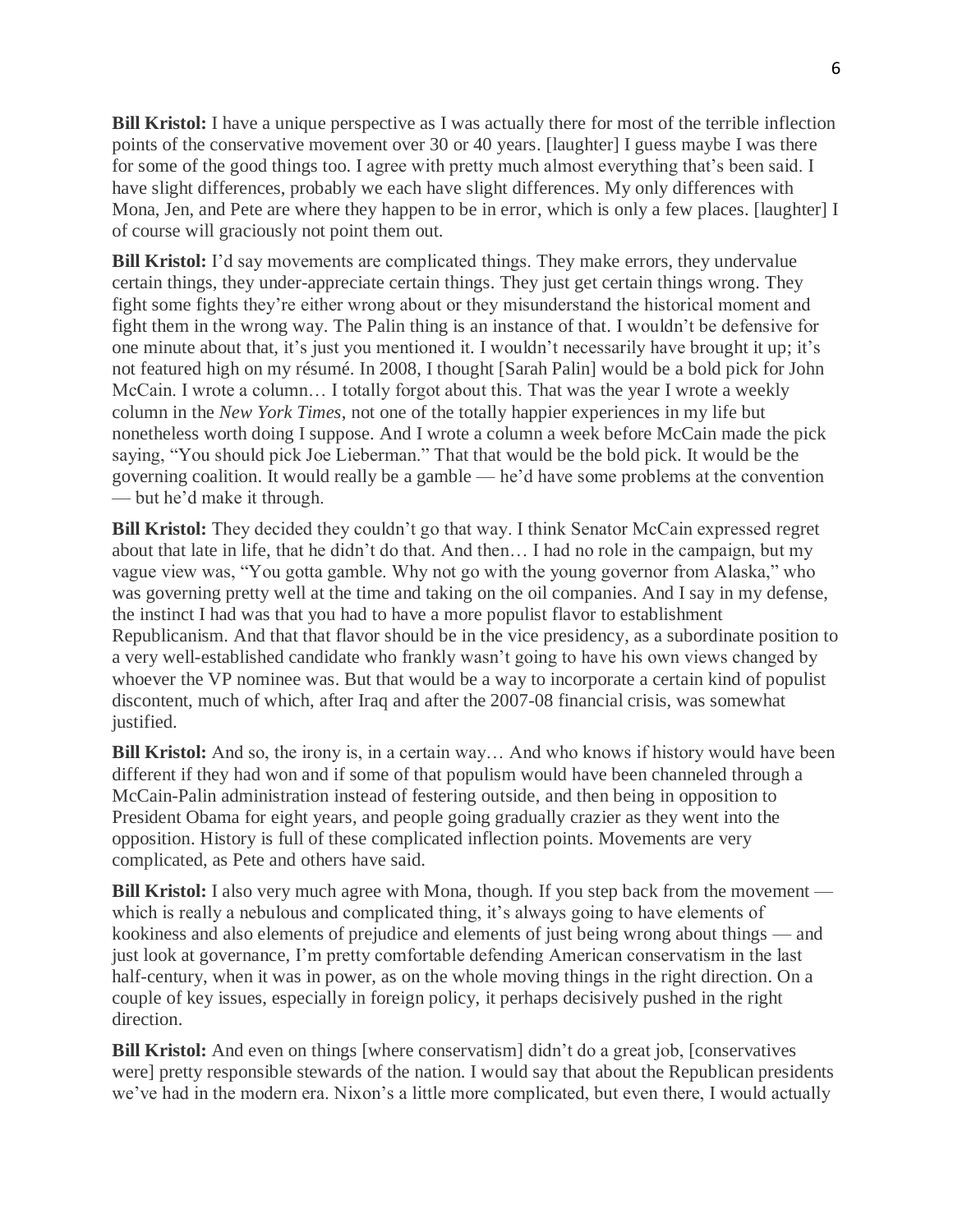make the case. And I would say that about, on the whole, the big policies that were advanced by Republican Congresses until quite recently, and Republican leadership in general until quite recently.

**Bill Kristol:** There have been demagogic elements on both sides — on the conservative side, very much so in McCarthy, the Birchers, Wallace and so forth. But ultimately no Republican nominee in the modern era, I would say, can fairly be denounced as a demagogue. I think most of those nominees, the ones who were elected, governed responsibly. And the ones who were defeated would have governed responsibly: Dole, Romney, McCain and so forth. That's the top of the party and the top of the movement. If you have a Senator McCarthy, say, who does some damage to the country in the three or four years that he's in the ascendancy, he's ultimately marginalized. The damage is real and some people are really hurt, and the broader anti-Communist cause (in this case) is somewhat damaged and the political culture is somewhat damaged. But it can be overcome.

**Bill Kristol:** Governors like George Wallace can be overcome. The Birch Society can be overcome. The reason Trump is unique is that he's president of the United States. He's the first real demagogue, the first person who really is not willing to put aside rabble-rousing and anxiety-increasing and bigotry-appealing as president. Other presidents have toyed with it, used it in their re-election campaigns a bit. They've had deputies, even vice-presidents occasionally, play in those waters. None of that's admirable, but that's kind of what a big democracy is going to look like. Having that person as president constantly making things worse — from the point of view of nativism, xenophobia, bigotry, contempt for the rule of law, contempt for democratic norms and so forth — that's really an unprecedented challenge. … People say, "Oh, you're too obsessed with Trump" — it's a refrain from the movement. But this is an important historical effort. I think that's why some of us are so obsessed, in the very short term, with what happens with Trump, because that will ultimately change our retrospective view.

**Bill Kristol:** I'll just maybe close with this broader point. Politics isn't metaphysics. Historians will try to disassemble the different parts of the movement and make different parts of it as more or less contributing to this problem. But really it will be very different if this ends up being a parenthesis, or a moment where certain things have to be reconsidered and certain things have to be combated but ultimately we come out of it okay at the other end. Or this is an inflection point where it becomes the culmination or the end of a whole political movement, perhaps of a political party? And then it goes down this path in the future. That's a very different story. Not to sound too postmodern, but the truth, in some respect, really does depend on what happens. The truth going backwards, you could say, depends on what happens going forward. And I think that really is indeterminate, as Pete suggested.

**Bill Kristol:** We're less doomed than some people say in terms of both the party and the movement. The bigotry, the racism, a lot of these things were recessive genes within conservatism and within the Republican Party. It's perfectly fair to say they were always there and a lot of us didn't want to look too closely at them. A lot of us kind of just assumed they would recede further as things moved ahead, and you didn't need to have a big showdown with everyone who had supported George Wallace, or everyone who was indulging in things they shouldn't, because it was going to be overtaken by the progress of history. Recessive genes are recessive.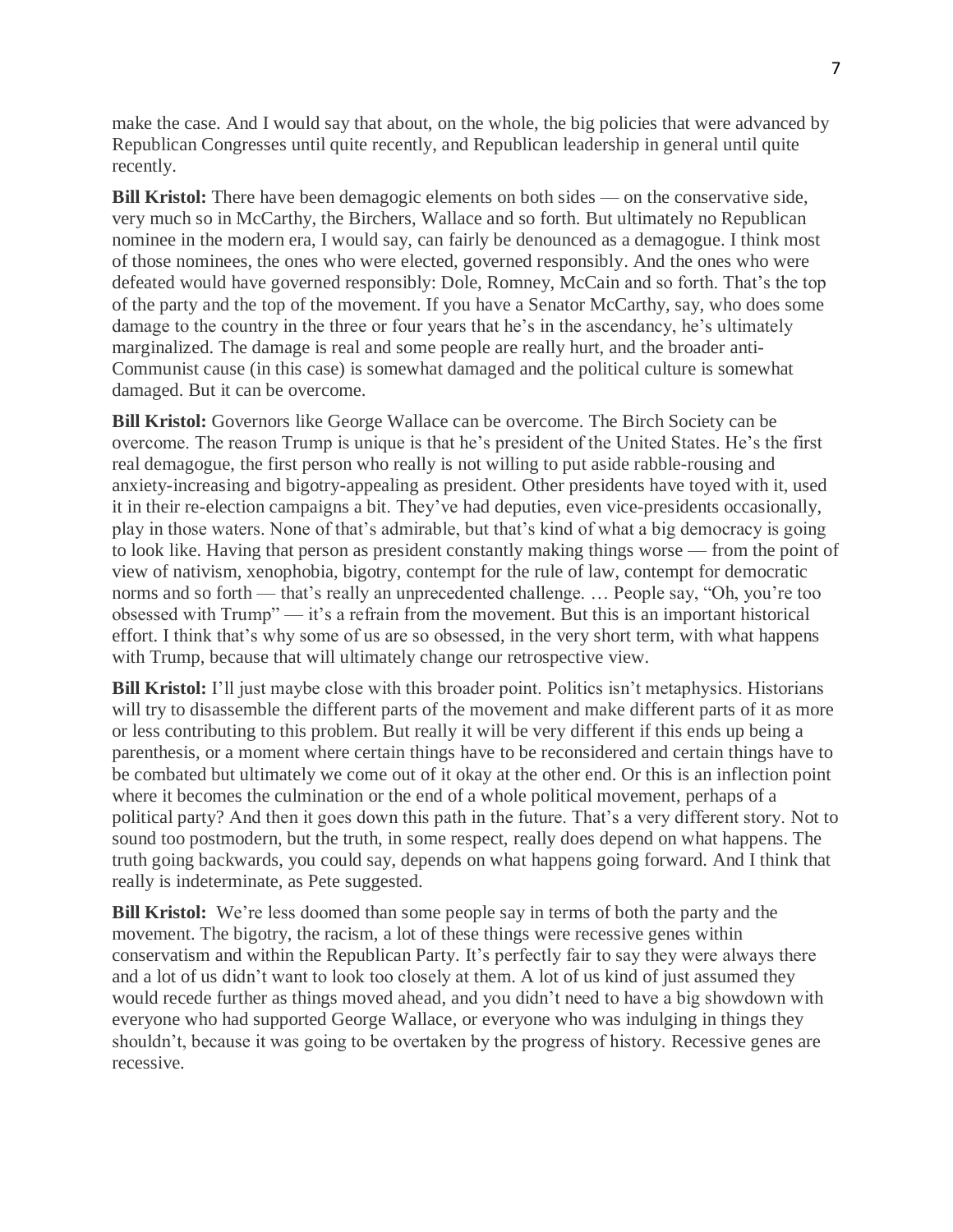**Bill Kristol:** Perhaps that was too progressive a view of people, too hopeful and maybe a little bit of wishful thinking. But it was important that those genes were recessive and not dominant. That was not nothing, to keep those genes recessive. And to be fair, if you're going to be blamed for Joe McCarthy, you need to get credit for the Republicans who stood up to McCarthy. If you're going to be blamed for the Birchers, you need to take credit for Buckley expelling them. If you're going to be blamed for Wallace, you need to take credit for a lot of Republicans who really fought hard to prevent the party from going there, even within the early Reagan administration, fought hard.

**Bill Kristol:** You know, Reagan had slight tendencies... I think he was not personally at all bigoted, but he a certain kind of nostalgia for an older states'-rights conservatism. And those tendencies were fought pretty aggressively by a lot of people in the Reagan administration. This is kind of ancient history, but when Bill Bennett was nominated as education secretary in '85, we had a huge fight against a paleo-conservative defender of the Confederacy who didn't like Bennett. Bill was pretty conservative, but he had marched for civil rights in the '60s and very much supported Martin Luther King. He supported the Martin Luther King Day holiday, and he went out of his way as education secretary to visit the Martin Luther King Center on Martin Luther King Day. And that was not what some of the conservatives who had signed on to the Reagan project had been for.

**Bill Kristol:** And obviously in the '90s, I was quite involved in the fight against Buchanan. Buchanan ran a couple of times, that's true, and he got some votes, which showed, let's call it the nativist and bigoted underbelly of the party. But he was also pretty much expelled from the party. To George H. W. Bush's credit, he didn't try to keep Buchanan in. There were a lot of people telling him in '99, 2000, "You don't want him leaving the party and taking votes away from you. You should figure out a way to keep him in the fold." And he rejected that. And Dole famously in '96 told the bigots to leave the convention and so forth. And so there are instances of that as one goes forward.

**Bill Kristol:** The birther thing, as Pete mentioned… I remember Pete's piece. But it was so ridiculous in 2012. The Trump thing, maybe more of us should have denounced it, but to be fair it was no way part of mainstream Republicanism. Romney and Ryan had no interest in it. It would be interesting to go back and see what percentage of Republican candidates or incumbents in 2012 toyed with birtherism. There were some, I'm sure. We'd find some likely suspects. But surely not most.

**Bill Kristol:** I remember that one time when I was on Fox, sometime in 2012, I criticized Romney for accepting Trump's endorsement. You remember, there was some awkward tenminute thing where Trump endorsed Romney in the primaries and Romney accepted it. It was pretty meaningless and everyone forgot about it three days later. And I don't recall or believe that Trump had any role at the convention or any role as a surrogate in the general election. It never even came up, I don't think. I still thought it was giving too much legitimacy to Trump even to stand on a stage with Romney for ten minutes. But it wasn't a huge deal, and I thought, "Okay, fine, that's what happens with candidates in campaigns." Maybe we should have been more severe at the time. But it just seemed so ridiculous and so far-fetched.

**Bill Kristol:** This would be an interesting empirical study… Maybe someone's done it. How much did Fox take the birther stuff seriously in 2011-12? I don't think very much. I think even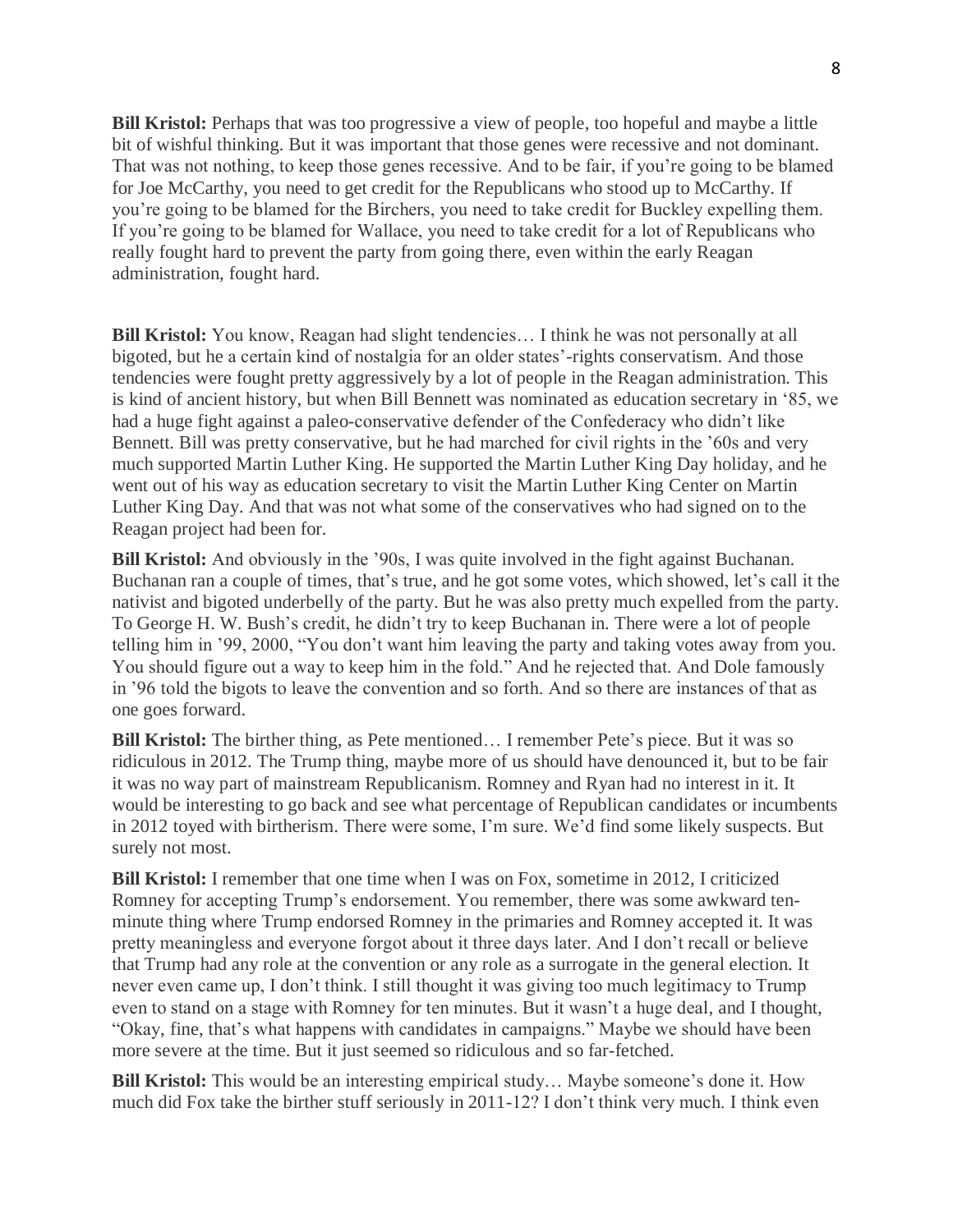the prime-time shows at the time thought that was a bridge too far. They just thought it was kind of nuts, and really off in the fringes of the Internet. What happened between 2012 and 2016? I haven't really worked this out, but I do think the rapidity of the change in the character of conservatism, or in the relative strength of the different elements and forces within conservatism, changed pretty rapidly between 2012 and 2016.

**Bill Kristol:** There were elements there all along, in 1964 and 1980. You could find some in 1994 with Gingrich — I won't quarrel, but that was a bigger moment and maybe I misunderstood that some at the time. But somehow… In 2012, we at the *Weekly Standard* — and I don't think we were all alone in this — celebrated the pick of Paul Ryan as Romney's VP. That was the Republican Party of the future. We were bullish, and they probably didn't have as much public support as we thought. We had an excessively elevated view of the American public and their willingness to go for the limited government, entitlement-curbing type of platform. But having a slightly elevated view of the public is not the worst thing a political movement can have.

**Bill Kristol:** Anyway, Romney-Ryan did OK. They got 47 percent of the vote and the Republicans held the House, so it wasn't a disastrous ticket. But we thought that was the future. If you had said to any of us in 2012 that Paul Ryan, the spokesman for the future of the Republican Party (or so we thought at the time), would be retiring from politics at the end of 2018, and that Donald Trump, this buffoon who had advanced the birther conspiracy in 2012, would be president of the United States — that is just a startling, amazing turn. And I do think there are elements earlier on that contributed, but I think those four years, 2012 to 2016, are the ones which, if I were looking backward and engaged in historical research, I would really look at in a detailed attempt to figure out what happened.

**Jerry Taylor:** We've had our set-piece of opening remarks about how deep the toxins run in the Republican soil. I'd like to have a little bit more of an interactive conversation, so let me toss this out to begin with. Was there any inevitability to this at all? There's all this conversation about where it began, and this, that, and the other automatically put us on this path. But politics is contingent. If the Republican establishment had fought with more vigor, coordination, ambition, and aggression, and had the Koch network actually activated and gone to war — which they never quite did, though they were never particularly excited about the Trump campaign — things could have been entirely different.

**Jerry Taylor:** So, why didn't those events occur? There's a big, open question of why the Republican establishment and its strongest ally (or at least allied factor) in this race, the Koch network, didn't bear down. And how did they allow this? Because had they done so, we wouldn't be having this conversation. We'd probably be talking about Jeb Bush and the return of moderate Republicanism or something like that. But they didn't. So, I'm just curious… Or am I completely wrong? Is this, "Nah, that would never have happened, and politics isn't that contingent, and Trump was inevitable"?

**Jennifer Rubin:** No. Nothing is inevitable. People have agency. People have decision-making. I think that just as we didn't take birtherism seriously because it was so absurd, all of us were convinced at one point or another that Donald Trump couldn't possibly win the presidency. Why go to war against someone who's going to crash and burn? What we didn't realize was that he wasn't going to crash or burn. What we didn't appreciate, and I think we still don't fully appreciate, was how horrible a candidate Hillary Clinton was to lose that race, to run that race on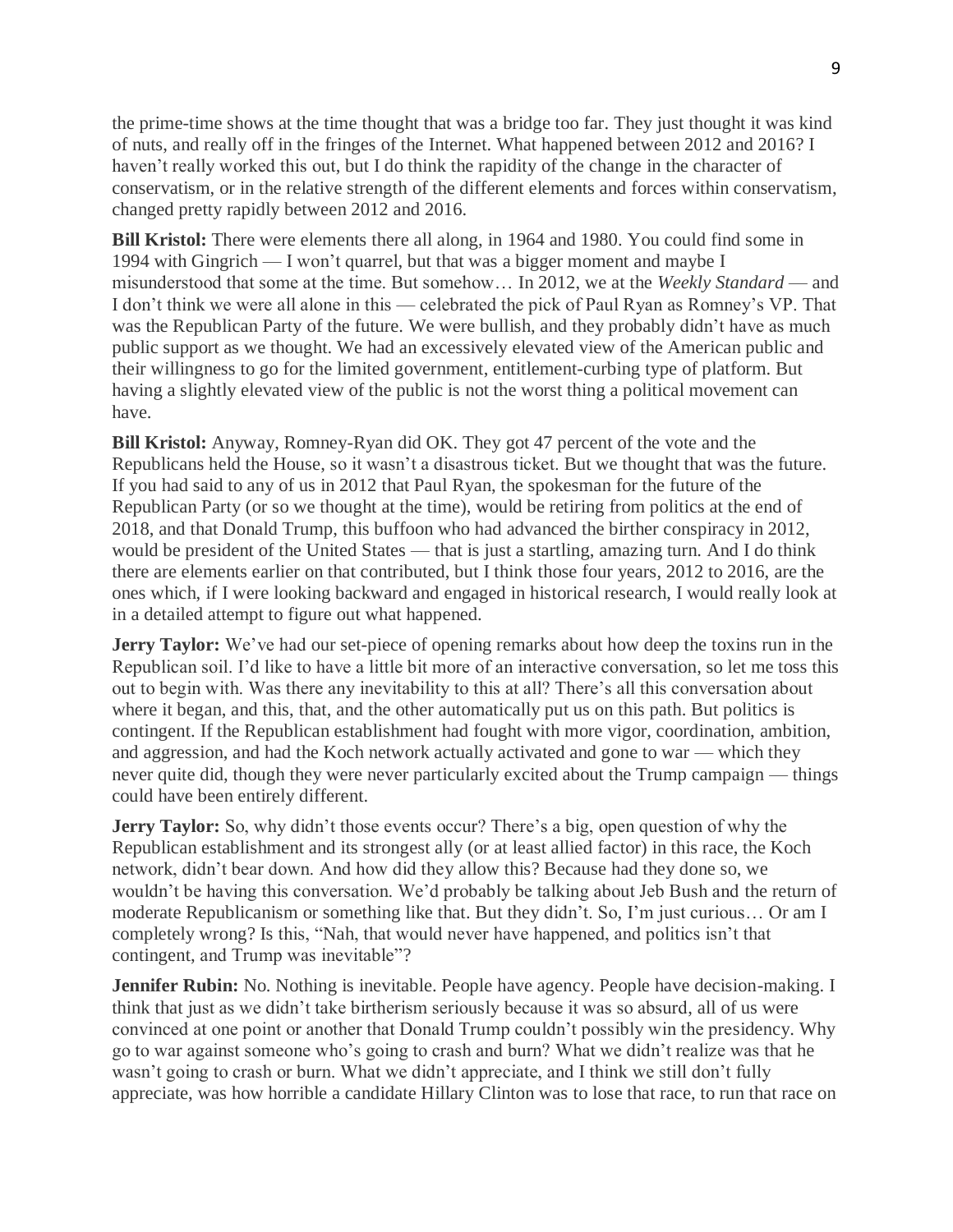a status quo as opposed to a change platform, and to make the tactical errors that she did. Talk about history… If she had gotten off her duff and gone to Michigan a few more times, or to Wisconsin a few more times, we also wouldn't be sitting here. We would be in opposition to Hillary Clinton arguing that there's a better way forward. So yeah, I think it was not inevitable. And it was, in this case, at that juncture, a terrible political misjudgment by many people (me included) of the potency of his candidacy.

**Mona Charen:** I think we underestimate one big factor that did not come up in our initial conversations, and that is that in Barack Obama's term what you saw was an enormous explosion of horrifying terrorism coming out of the Middle East. And that led to an immigration crisis in Europe that had a huge psychological impact here. People being burned alive in cages, Americans being put on their knees and beheaded on video tape. And Barack Obama and the left responded to this by saying, "You know, you're a lot more likely to die in your bathtub than at the hands of a terrorist. And there are really more domestic terrorism deaths from white nationalists in the U.S. than there are from Middle Eastern terrorists. Fort Hood, that was workplace violence" — when Nidal Hasan was shouting "Allahu Akbar."

**Mona Charen:** I think the link between concern about immigration to this country — which is, after all, a bunch of Catholic people coming from Latin America and why do we need to be afraid of them? — is linked psychologically with what people were seeing every night on their TV about immigration into Europe and about the violence coming out of the Middle East. People conflated the two. And I think there was a failure on the part of the Democrats to take it seriously and to say that it was something that had to be dealt with. Hillary Clinton, in 2016, famously said, "Islam has no connection to terrorism." It insulted people's intelligence and it diminished their legitimate fears. Admittedly, many people exaggerated the threat to the United States, but I do think that that was part of it. I know, from members of my own family who voted for Trump and were not fans of Trump, that their reasoning was, "At least this is somebody who says, 'We have to close the borders until we figure out what the hell is going on.'" At that moment, he won over many waverers. And I think that's just a part of this puzzle we can't ignore.

**Peter Wehner:** I'd say a couple of things. It wasn't inevitable. Not many things in life are inevitable. Of course things could have taken a different turn. But I do think that the picture's darker than we would like to admit. First, if the establishment had gone after Trump, I have no confidence that would've hurt him. If any network had gone after him, it probably would have helped him. Because I think what that analysis misses is the deep, almost nihilistic antiestablishment sentiment within the Republican base. If you were to listen to, say, Rush Limbaugh and Mark Levin in the late 2000s, 2010, 2011, you would've noticed something was happening, which was that the traditional bifurcation of liberalism and conservatism had shifted to establishment and anti-establishment. And if you listened to a number of people at that time, you would have heard them as almost as critical of John Boehner and Mitch McConnell as they were of Obama. So that element was already percolating and coming up.

**Peter Wehner:** So the idea that if the establishment had stood up somehow and challenged Trump in 2016… I was never persuaded. If you go back and read the poll numbers… When [Trump] went down that escalator, within about four weeks he was number two behind Jeb Bush. He then went ahead in the late summer, and he never lost the lead in the public opinion polls. He was never really, truly in danger. And so this was not a hard nomination for him to win.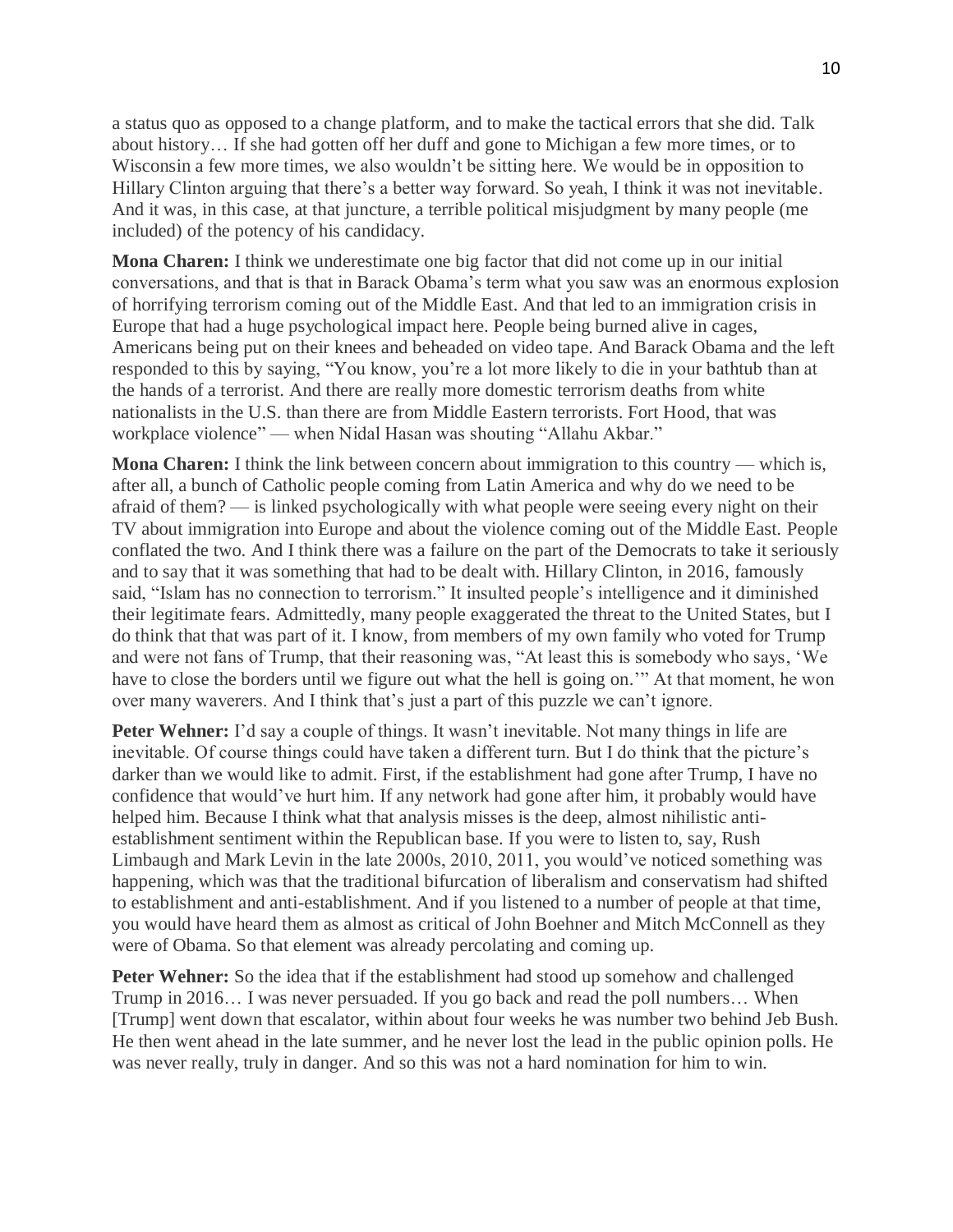**Peter Wehner:** He understood something that the rest of us did not. Trump appealed to something that the rest of us thought would eliminate him. The birther issue showed that he understood something in 2011 and 2012 that the rest of us didn't. When he went down and made those comments about Mexicans being rapists and all, people said, "That's it, it's over." No, it strengthened him. When he made the McCain POW comments, remember the commentary? All the time it was, "This is it. This patriotic party cannot possibly rally around a guy who denigrates a former nominee who was a POW and a hero." Yeah, they could. He actually went up. Judge Curiel… He would just go over it again and again and again. So what it meant was that there was some kind of pathology that was going on that he understood, and he was able to tap into it.

**Peter Wehner:** I've always understood the argument — I disagreed with it — of those who said that in the Hillary Clinton-Trump election, they went with Trump because they felt like he would advance policies that were in the best interest of the country. I didn't agree with it, but I think it made sense. I think the real indictment is that in the GOP primary you had 16 candidates who provided pretty much any flavor of ice cream you wanted. If you wanted libertarian, you had Rand Paul. If you wanted the Ted Cruz version of conservatism, you had that. If you wanted a certain kind of Christian conservative, you had Rick Santorum or Mike Huckabee. If you wanted the reform element, you had Rubio or Bush or Kasich. They were there. They didn't run perfect campaigns, nobody ever does. But that was an impressive field. And the fact is that at every key juncture, at every important moment, the base of the party went with Donald Trump. And we just can't shake that. Again, I think it's an important and interesting question as to why it happened, but that is where we are.

**Bill Kristol:** Let me offer a word on that, though. I just think it's a little overstated. I mean, at every important moment when the race was competitive, Trump fell short of 50 percent of the vote. That's not an excuse for the Republican primary voters. But there's been a split in the party primaries for a long time between less well-educated and college-educated Republicans. It was split in 2012 with Romney versus Newt Gingrich. It was split in 2008 with Romney and McCain against Huckabee and others. 2016 was the first time the non-college voters defeated the collegeeducated voters, if you want to put it simply, because they all consolidated behind one candidate early and the college-educated split their votes.

**Bill Kristol:** And I want to say one thing on that... Trump's celebrity was a huge factor. Otherwise it would have been Pat Buchanan again. I mean, maybe some people were too complacent. I don't think I was complacent. I was extremely alarmed from the beginning. You can say, well, Trump had an insight that these techniques would work. But people just knew you shouldn't go there, because it's dangerous to go there because those techniques might work. Why were we so alarmed by Buchanan? Not because he was an offensive guy who wouldn't do any damage, but because he was an offensive guy who could do a lot of damage. Because we know from history that these kinds of demagoguery can do a lot of damage.

**Bill Kristol:** Maybe you could say in retrospect that [those 16 candidates] were irresponsible not to get out, some of them, or to consolidate. Maybe it wouldn't have worked anyway. The celebrity thing was just hugely helpful to Trump in the primary because it sort of took the edge off the danger. He's, like, a mainstream guy on national television — not on Fox, not on Breitbart, but on NBC for 14 years with this show that everyone went on. And he was a fun guest on Jay Leno. It's a little hard to suddenly say, "This guy is very dangerous," when everyone, normal voters, are thinking to themselves, "I don't know, he's like this bizarre, playboy/business celebrity from New York who's got a semi-reputable business, but everyone thinks he's kind of a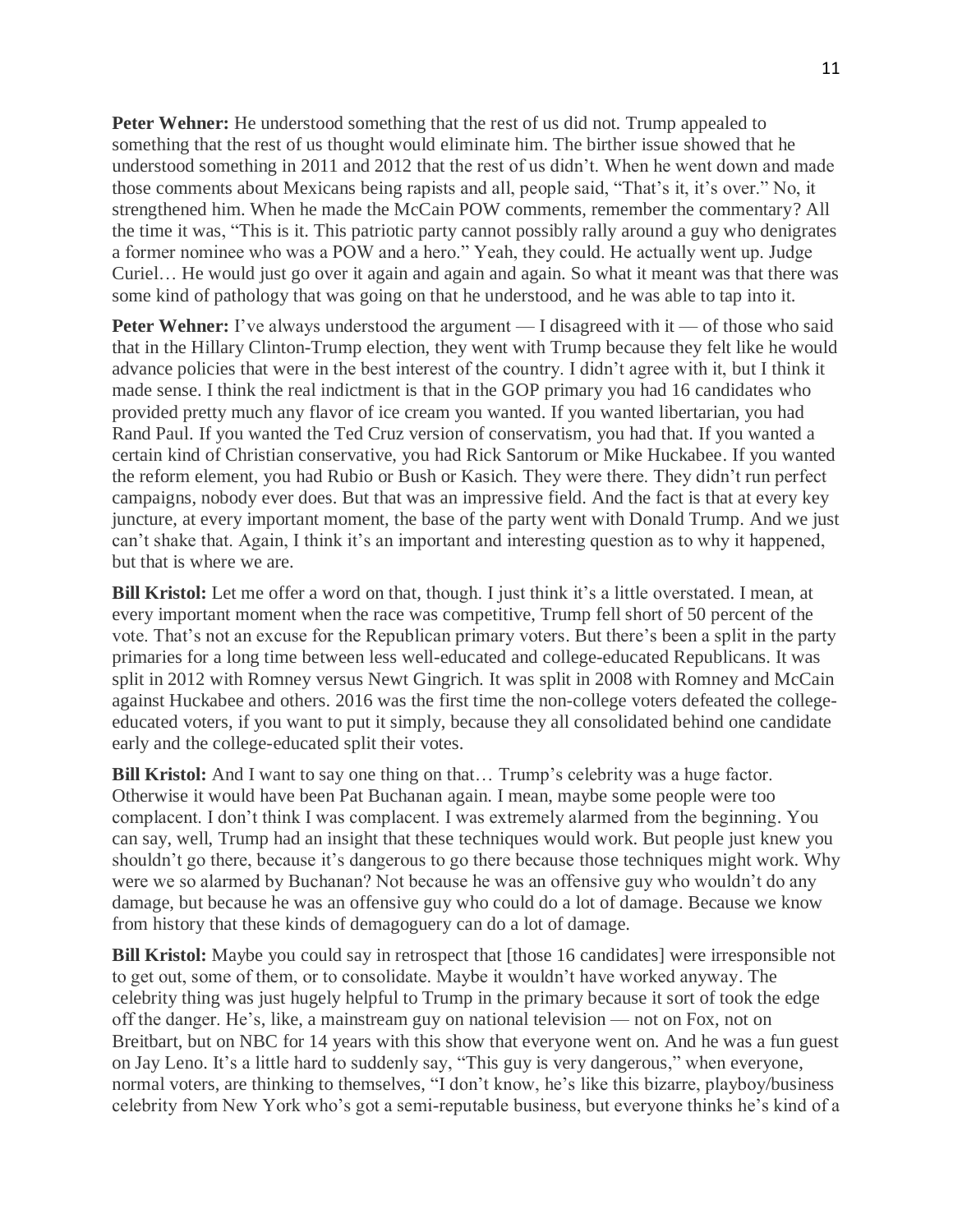colorful guy. Is it that dangerous to vote for him?" We didn't do a good job, maybe, of explaining the danger. But to be fair, the American system, being a nice system full of tolerance and willingness to tolerate a lot of idiocy, had tolerated him for a long time.

**Bill Kristol:** Two further points... I think Mona's right. Leave aside how much Obama and the Democrats were to blame for the outbursts of terrorism in 2015 — Paris and San Bernardino. Just the fact of those attacks was very lucky for Trump. And Merkel's decision to "let in" a million Syrian refugees… I'm not even criticizing it, but the photos of those immigrants, which were wildly overdramatized — that was huge.

**Bill Kristol:** If you talk to people that were close to the campaign — and Whit Ayres and Mike Murphy and others can talk about this later — the Muslim ban was the key moment where Trump went from a co-frontrunner at 19 percent in the polls to really, whoa, dominating the race. And everyone else said, correctly, "You can't say that. You can say we should adjust our immigration standards and have tougher standards for some people coming from countries with a lot of terrorism. But you can't say 'Muslim ban.' That's contrary to the whole spirit of America. You can't say 'Mexican judge."

**Bill Kristol:** The conflating of the Mexican and Muslim situations, if I can put it that way, came from the images from Europe. If you ever flipped on Fox in 2015, which I wasn't doing so much anymore but I did a little bit out of due diligence, it was astonishing the degree to which those pictures said, "That's America if you don't close the borders." It was Cologne, the pictures of New Year's Eve, and the rioting Syrian refugees.

**Bill Kristol:** Once again, these things can happen. People get alarmed. But if there's not a superprominent demagogue demagoguing about them, in a healthy democracy those issues tend to fade away. People get alarmed and then they adjust and decide, "I guess it's not that terrible. Look around us. Is immigration really destroying America?" And you go back to a sort of normalcy. But with a president constantly demagoguing it, it's hard to go back to normalcy.

**Bill Kristol:** Final point... It is an international phenomenon. I'll just mention that since it would be silly not to. It's disappointing that American exceptionalism didn't succeed, in this case, in exempting us from the problems that everyone else has faced. That's an interesting question of whether it could have, how much one can count on that. But obviously, it is an international phenomenon, which probably should make us hesitant before ascribing too much to a particular phenomenon of U.S. political history or intra-American conservatism political history.

**Jerry Taylor:** Well, I want to jump into this, but I know Pete wants to jump in and so...

**Peter Wehner:** Just two quick points. This is anecdotal... I don't think I ever heard from one friend of mine, or one person I knew who was a Republican or a conservative, that they were supporting Trump because he was a celebrity. I will tell you what I heard a lot, and I've got emails to prove it, which is that he represented for them an anger and a grievance and a resentment. I heard versions of this: "McCain, Romney, and Bush are good people, honorable people, but way too genteel. We need a guy who's going to bring a gun to a knife fight." That is what appealed to them. It was precisely the man's dehumanization and his cruelty that people saw in him and made them say, "Okay, that is a sign of strength, and we're going to rally."

**Peter Wehner:** I'm going to stick with my negative critique here, so let me take an area that I do know something about, which is the white evangelical Christian world. Trump won a plurality of those voters. He didn't win a majority, but it was a field of 17. So in the early states, this guy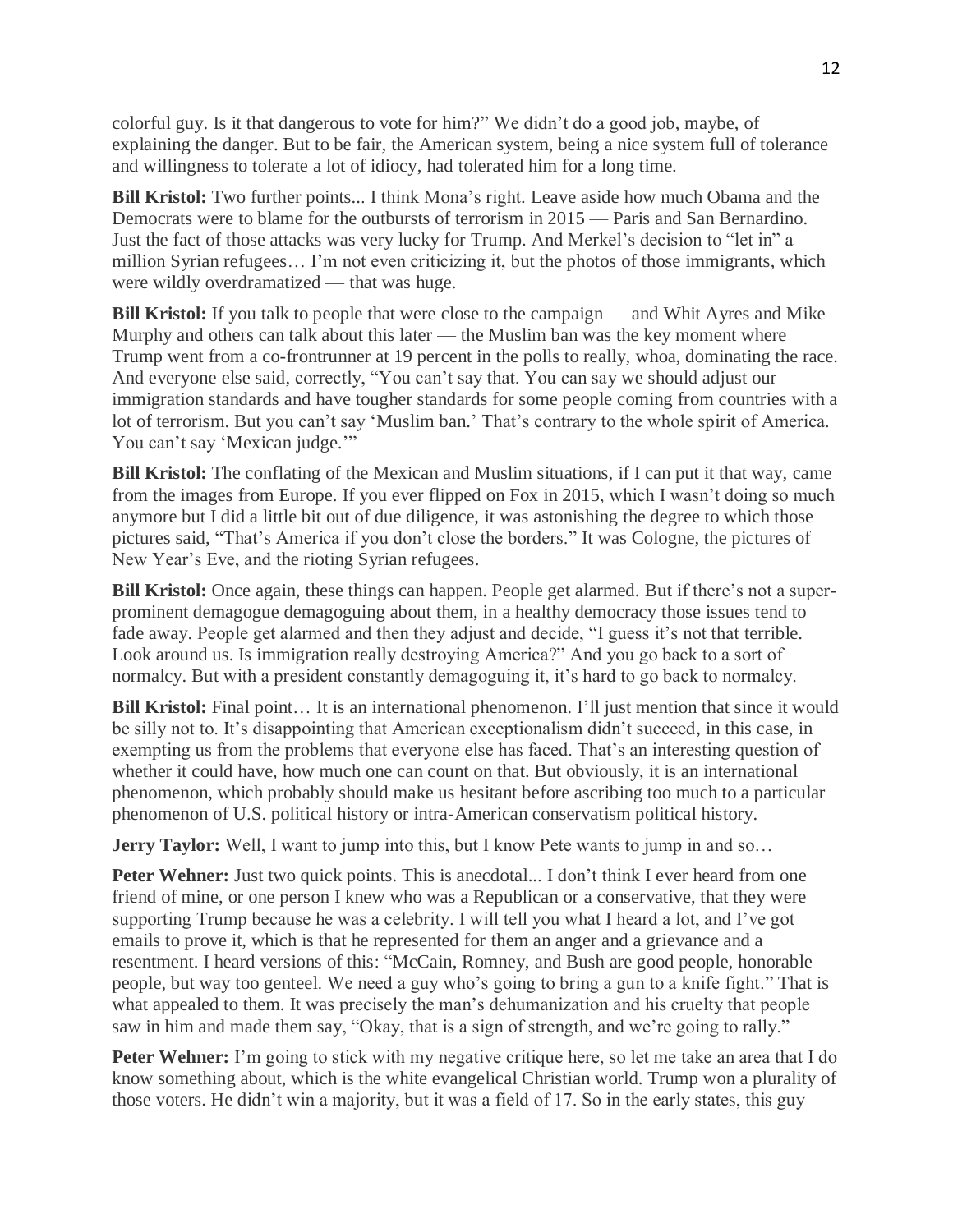won of plurality of votes in New Hampshire and South Carolina. He won 42 percent in Alabama. Now, I'm telling you, if you had said, "These are the 16 other candidates and this is Donald Trump," and you gave their profiles, there shouldn't have been one white, evangelical Christian in a million that would have voted for Donald Trump ahead of these other people, if you took seriously any standard they had ever held in their entire political lives. I'm talking about fidelity to the pro-life cause… Trump would have been one hundredth out of 17. If you would have said personal life and morality, he wouldn't have qualified. If you would have said personal faith, he wouldn't have qualified. If you would have said fidelity to the conservative cause, he wouldn't have qualified.

**Peter Wehner:** So what was it about the man that would override every argument, every core belief, and lead them to vote for him in that field of Republicans? And the answer, in my estimation, is it was precisely the things that are most dangerous about him and most pernicious about him that rallied a lot of people to his side. They saw in him a kind of wrecking ball against the establishment, and they thought that this was a guy that would slash the throats, figuratively, of the Democrats. There was that much anger and that much rage going on. So I continue to think that the explanation for the rise of Trump, while it has various strands and explanations, is a tremendous indictment against the Republican Party and the base of the Republican Party.

**Jerry Taylor:** Let me try to challenge this conversation a bit, and whoever wants to jump in can. Look, if I wanted to make a counternarrative, I'd say that the Republican Party, after the Civil Rights Act, slowly became the segregationist Democratic party, right? The base of the Republican Party is in the South. It is where the Dixiecrat homeland was, and it now is in the GOP. And the Republican Party is now the national arm of that old, Southern segregationist Dixiecrat party. You can see it with Steve King, who is the congressman of my old district around Sioux City, Iowa — they've changed the numbers around, I think it's the fourth now who has the Confederate Stars and Bars on his desk. From the state of Iowa! And if the Republican Party is going to become the party of the Dixiecrats and the 1960s Democratic South, is it too surprising that it has glommed onto a candidate who is a New York version of George Wallace? This man — the anti-intellectualism, the racial resentment, the anger, the conspiracy theories, the cruelty, the demagoguery — is that man in 1968. Wallace might have actually become president had he not been shot. But now we see it in the Republican Party. And if the Republican Party is going to become the Southern Democratic Party, should we be so surprised it couldn't be contained forever?

**Jennifer Rubin:** Well, I think the issue, at least for me, is that it had always been there, but it had never won. And it was a small segment of the party that we could rationalize: "Well, they never won a presidential race before. These people were always knocked out, and therefore they didn't have a critical mass, they didn't color the entire intellectual/political appearance of the party." And that changed. You can go back to the other candidates and the problems that they had, but it was there. And if I thought it was 5 percent or 10 percent of the party, it turned out to be 35 or 40. And pretty soon, the rest of them collapsed and there was a bandwagon effect. I think you raise a good question which someone else said earlier: Is the problem the base of the Republican Party? And if that's true, what party could you possibly be that would represent those people? And I made the joke — I think it was a joke, but maybe not — that we need a new base.

**Jennifer Rubin:** Because you are right. If it's going to be a Dixiecrat base, that's the candidate it's going to get. But I think there's obviously an alternative, and I think many of us have been making the case for a different kind of Republican Party. But yes, I think that core base came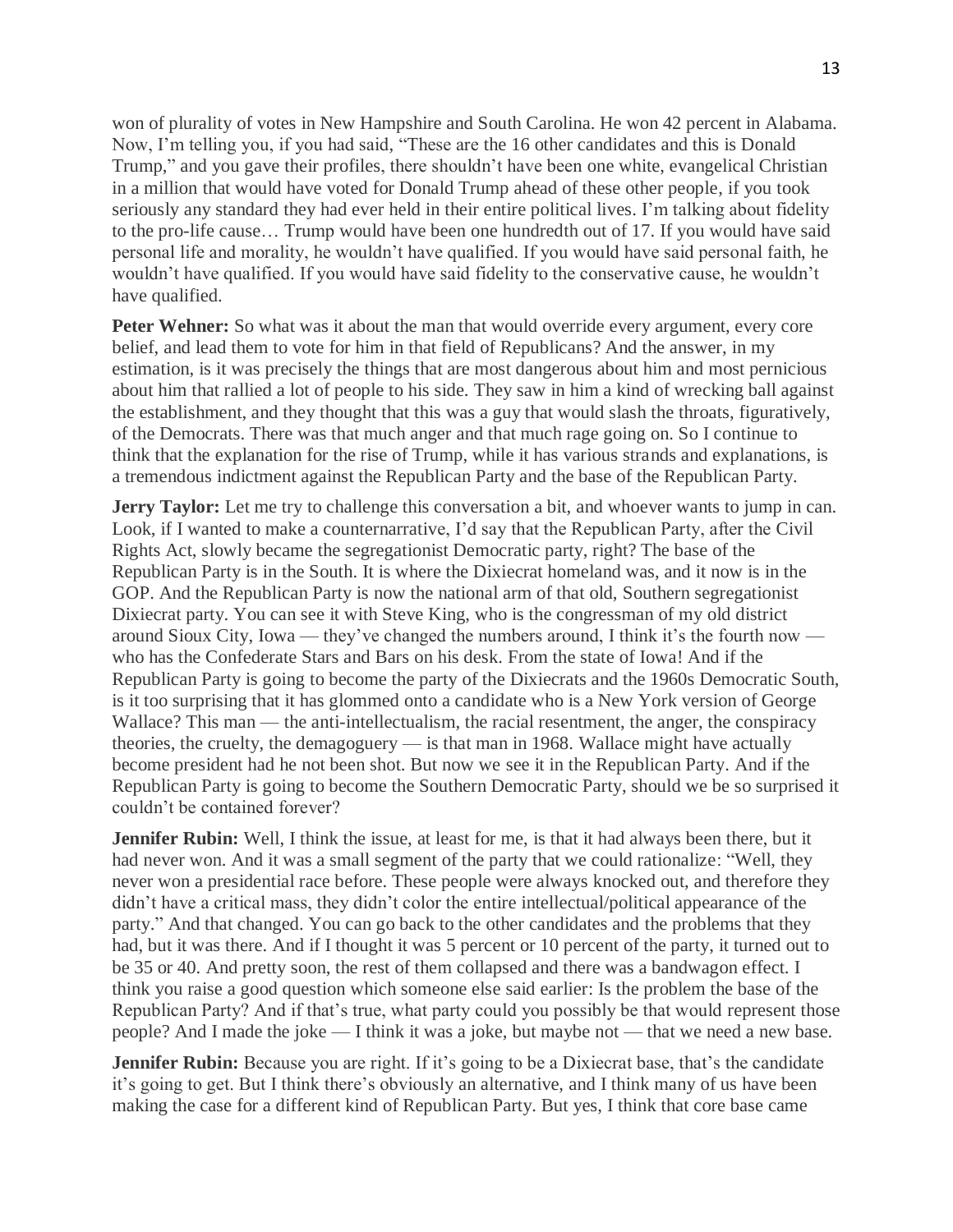with the civil rights movement, from 1964, when [Texas Sen. John] Tower came forward, that was the turning of the South from the Democrats to the Republicans. I think it's a disagreeable phenomenon, but also I think it's sort of factually inescapable.

**Mona Charen:** I'm not so sure. I'm not convinced. I think, obviously, there are elements within any party that are ugly and have all kinds of disagreeable traits. But look, in 2000, if Colin Powell had wanted to be a candidate in the Republican Party, I believe he stood a very good chance of winning and becoming the first African-American president. He was wildly popular in the Republican Party and also had a lot of strength in the Democratic Party. If you look at the way Republican voters in primaries did a dalliance year after year with the black conservatives who would show up, like Alan Keyes — there was a big boost of enthusiasm for him — or Herman "9-9-9" Cain... There was always somebody that had a little brief moment because Republicans were eager to show that they were interested.

**Mona Charen:** Look, people do like others that agree with them, so they're not going to embrace Jesse Jackson if they're Republicans. But they did really get enthusiastic about Clarence Thomas and about Colin Powell and about these various other black conservatives. Condoleezza Rice was practically carried on the shoulders of the convention when she gave that wonderful speech talking about how the Republican Party was the only party that would allow her father to vote in Birmingham and invited him to join them. It is just too simple to say that the Republicans have always been the Dixiecrats. It's not true.

**Jennifer Rubin:** No. That's not what we said.

**Mona Charen:** It was mixed.

**Jennifer Rubin:** We said that that segment of the Republican Party came from the Dixiecrats and that it now resides within the Republican Party. So the debate is whether it's 5 percent, 10 percent, or 40 percent of the party.

**Mona Charen:** Right.

**Jennifer Rubin:** But factually speaking, they did become Republicans.

**Mona Charen:** Okay, so let me make your point really briefly. And let me just say that there are aspects of things that Trump does that make my skin crawl, exactly because I think he is appealing to that element, however large it may be. His refusal to clearly denounce KKK support during the campaign, the whole fight with football players in the kneeling — that was clearly an attempt to appeal to a certain kind of racial resentment. I do think that's a part of it. What I'm not convinced of is how big it is. And there are so many other things going on at the same time. And I would just say that there are a lot of really well-meaning people in the Republican Party who are not racist but who might have voted for Trump for other reasons.

**Bill Kristol:** Just as a kind of analytical, empirical matter, the big change that elected Trump in the general election was the white working class outside the South. And the South had already moved pretty dramatically by 2012 or so.

**Jerry Taylor:** Governor Wallace got a lot of support in Wisconsin and Minnesota.

**Bill Kristol:** Correct.

**Jerry Taylor:** In the Democratic primaries, he polled heavily in white working-class districts.

**Bill Kristol:** But clearly, this began in Wisconsin.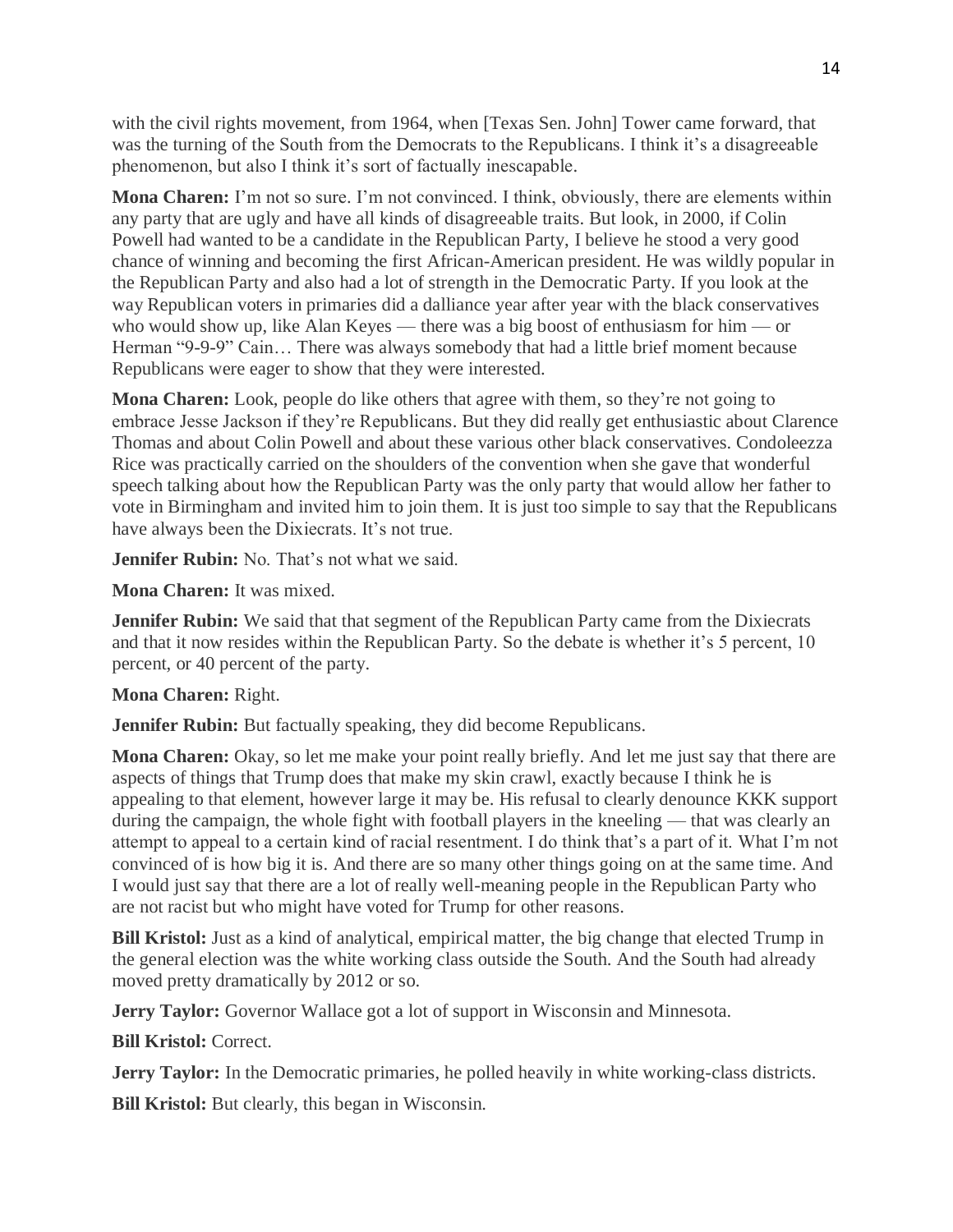**Mona Charen:** But many Obama voters voted for Trump.

**Bill Kristol:** Maybe 9 percent or something. But the Michigan, Wisconsin, Pennsylvania vote — I believe it is cultural, it's probably economically stagnation, and all of that. Some of us turned out not to catch on for whatever reason. But a lot of it was socio-cultural, some of it was race, a lot of it was immigration. Honestly, that's what the Trump people think. I think the racial dog whistles, they do that too and that's terrible, but the immigration issue… The polling shows pretty clearly that that was the main thing. And this is common with other countries as well.

## **Mona Charen:** Yes.

**Bill Kristol:** Immigration does seem to be the perfect storm that brings together economic fears with social and cultural fears about the country: "It doesn't look the way it did when I was growing up, and it's going to look ever less like it did when I was growing up. And it's out of control in terms of the rule of law, and I don't really like those people much or trust them much to be part of a law-abiding, self-governing society." Add to that old-fashioned prejudice and bigotry. And it lends itself to demagogic appeals because "they" are often far away. Either they're not in the country yet or, if they are in the country, they often don't live in the places that most rebel against them. There's that fantastic data about how the most anti-immigrant sentiment is in you know, Sioux City, Iowa, which is in no danger of being overrun completely by immigrants.

**Bill Kristol:** A lot of things come together in the immigration issue. I wouldn't deny it. And then there's "the Southern captivity of the GOP" — Chris Caldwell wrote a piece with that title exactly 20 years ago in the Atlantic, a very good piece. And I think there's some truth to that. And then the actual Southern presidential candidates who ran in 2016 — this is one of these little footnote ironies of history — were an Indian-American former governor of Louisiana, a Cuban-American senator from Florida, a Cuban-American senator from Texas, and Rick Perry, who's just a sort of a generic grade of Texan — way more a Texan than a Southerner, honestly. I think those were probably the four from the old Confederacy who actually ran for the presidency. And then a billionaire from New York… This is not the first time in history that there are those who appeal to prejudices and resentments. I do think it is a complicated story.

**Bill Kristol:** Just on one point that Pete made earlier on "the party of ideas," the Moynihan comment… It is really important as we go forward… Some of us are focused a lot on the primary challenge to Trump, which I think is extremely important because at the end of the day there are a huge number of issues that have to be addressed on the social-cultural side, on the economic side. But if you don't remove Trump, it's very hard to address any of them responsibly, certainly from the right or the center-right. Maybe the liberals could address them responsibly; if they can, more power to them. But we also do need to have the continuation or revitalization of the right. And Jerry, you've been very involved in this with Niskanen, in a very impressive way, in rethinking a lot of issues. And some of that rethinking has to be pretty fundamental.

**Bill Kristol:** We were wrong about some things, out-of-date about some things. Some things we were mostly right about. It's a question of just convincing people… At some point I get slightly annoyed… "Elites were so out of touch, they didn't understand." There was some truth to that. But I don't know, am I supposed to criticize Jeb Bush for defending free trade? I mean, it really is the right policy. I think it really is good for the country. It really is dangerous to get into the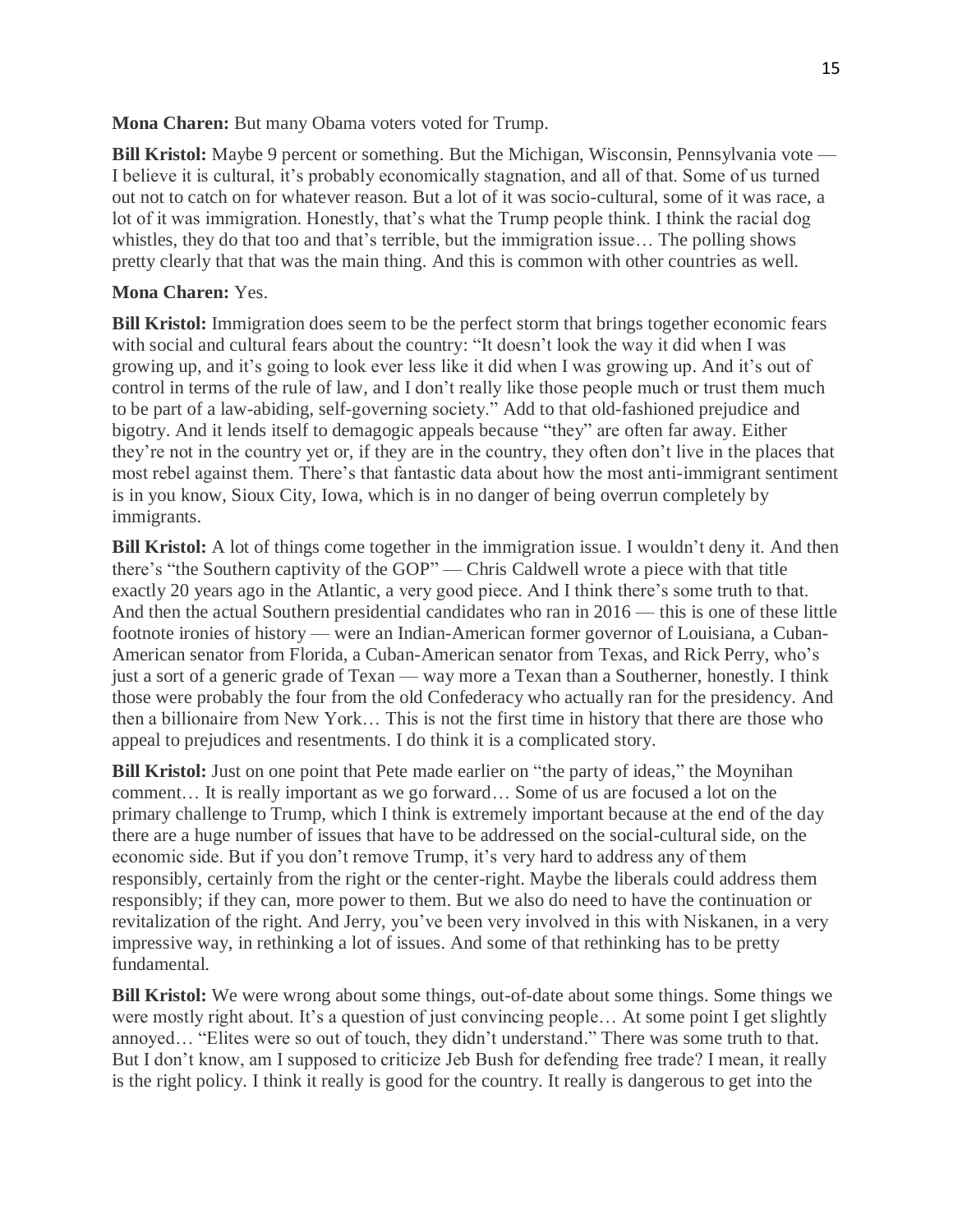business of trade wars. Could you adjust a few things in the way you describe it? Sure. And could you give a couple of accommodations to some industries? Sure.

**Bill Kristol:** But at the end of the day, it's kind of important to defend free trade. It's kind of important to defend the international liberal order. It's kind of important not to play too much footsie with protectionism and isolationism and America First. And at some point, if you're an elite who believes in those things, you sort of have to defend them. Maybe you could defend them better. But it's not clear to me that the right answer is to pull too many punches in defending them. Sometimes that might work, but sometimes the goal line just keeps moving, and then the next person pulls more punches, and within about three years you've forgotten the core arguments that had produced a pretty prosperous and peaceful country, and a pretty peaceful world for the last 70 years with an awful lot of social and economic and cultural progress that we shouldn't just throw away. I think it is very important to not get so gloomy. We need to defend what really is worth defending.

**Jennifer Rubin:** I want to say a word about immigration. We have not had a real immigration crisis on the ground for a very long time. We have the lowest number of illegal immigrants right now that we've had in years. I don't want to say it's not an issue, but it is largely a rhetorical issue. Listen, there is a big segment of the Republican Party, a major magazine — not yours that for decades has been dedicated on this issue about immigration. I don't want to say there's no issue there, but it has been wildly exaggerated. To say that we have an immigration policy that's gotten worse, that we have a crime epidemic because of illegal immigrants, is factually wrong.

**Bill Kristol:** I will give you that. But we do have the highest number of foreign-born people living in the country in a century. I'm not against that, incidentally. I actually think it's good for the country. But it's going to put strains on people socially and culturally.

**Jennifer Rubin:** Now, a related issue is that we're seeing "The End of White Christian America," to use the title of the great work by Robert P. Jones, and white Christian Americans (that is, Protestants) have become a minority in the country, and that is responsible for a lot of this unease. I think there is a modicum of truth in that. But that's not strictly speaking immigration, that's the falling-away of religion and the diversification of America. And if you're going to defend the Republican Party against the charge that they're just anti-diversity, you can make the case that what's driving the unrest is not immigration but religious fears.

**Jennifer Rubin:** But I think that if there was a mistake on immigration, it was in not taking on those people who have been demagoguing this issue for decades. George W. Bush, to his credit, was the last Republican who really tried to stand up to these people. He said, "Listen, we do have a law and order problem, but the solution is to make a comprehensive immigration reform." And the proof of the pudding is that the people who are most on their high horse about immigration come from states with practically no immigrants. We're not talking about Texas, where Hispanic-Americans are really very well integrated and many vote for Republican senators, members of Congress, and presidents like the Bushes. It's not California, which has now become completely integrated. If physical immigration and its ramifications were really the issue, it would be in the states that really have felt the burden. I would fathom a guess that there are not 1,000 illegal immigrants in the state of Iowa, but this is what motivates Steve King. And so I have to come back to the view that this is a point of demagoguery, and shame on many of us. I've been trying, but with very little success, to explain reality, and there's a reality out there.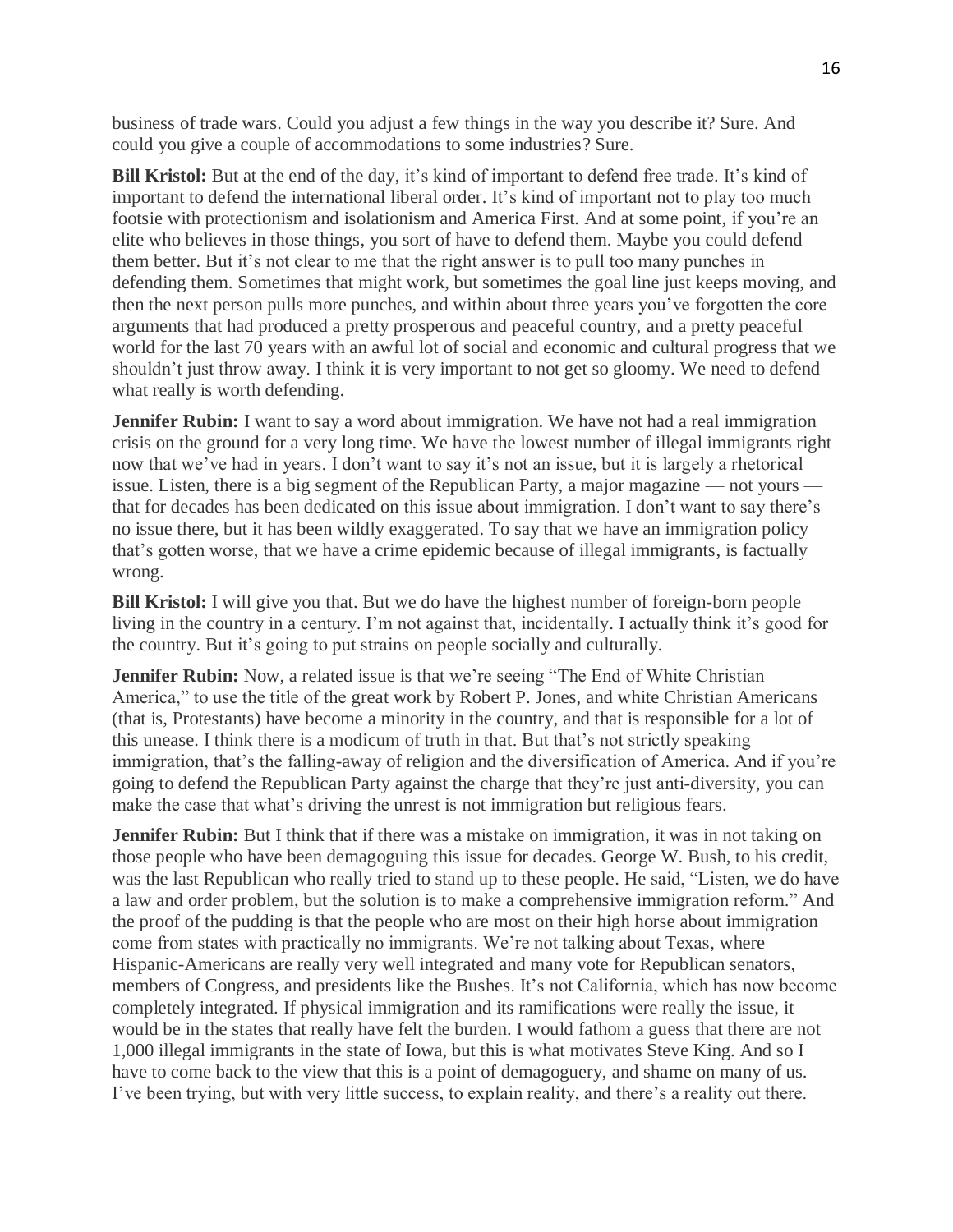**Jerry Taylor:** But actually, the interesting thing is the dairy farms in that part of Iowa are pretty heavily staffed by illegal aliens. And anyone there will tell you that if Steve King had his way, he'd shut down the whole economy of that particular congressional district. But they'd vote for King anyway. We have 15 minutes left and I want to put one last question out there for you. It might be an uncomfortable one, but I think it's an interesting one. There was a time, not that long ago, when all of you, plus people like Ross Douthat and Andrew Sullivan, had the commanding heights of the world of conservative public intellectualism. Today that's not the case. You have all been displaced by talk radio personalities, and performance artists on Fox, and demagogues…

**Jennifer Rubin:** Displaced? [chuckle] Displaced?

**Jerry Taylor:** If we were to measure influence on the GOP and the right, I think it's fair (unfortunately) to say that these actors have far more influence. The base looks to them, not so much to you. And that hasn't really happened on the left. Now, on the left, there is still the *New York Times* editorial page, which commands a lot of respect. You go to *Vox*, and there are powerful spokespeople there. So it's not as if elites in the world of public intellectuals have been displaced across the board. But they have been put aside on the right. Why did that happen? Because it wasn't always that way. Bill Buckley and George Will, whatever their shortcomings might have been, were serious people who entertained ideas. And the right is not particularly interested in that now. Now they're interested in anger and resentment and owning the libs and conspiracies. How did that happen? And is it possible for that to be reversed?

**Jennifer Rubin:** Well, intellectuals don't do very well in a nativist, know-nothing party. So I think the very things that we've been talking about have forced many of us out of the popular sphere of what remains of the party. I would hope that perhaps we have a somewhat broader influence on the general public, if that's any salvation. But I think that because the party turned nativist and populist, it's not going to accept public intellectuals in the same way it did, and that's one of my grave concerns. Not for me — I do fine — but for a party that now is unmoored to facts and reality and objective truth and all the rest of it.

**Bill Kristol:** I would say that it's probably exaggerated how influential people like Bill Buckley were. And they never felt they were that influential. There was a brief shining moment when the Bill Buckley conservatives came together with the neo-conservatives and with Reagan, and Jeanne Kirkpatrick joined the Republican Party, and the neo-conservatives joined the Goldwater-Reagan conservatives. I guess that would be the way to put it. And we all in that period, at least the three of us here who served in government, came to Washington to serve in the Reagan administration. There was that brief moment when everyone thought, "party of ideas." Buckley, Reagan, Irving Kristol, younger people too. That pretty quickly went away. And honestly, most of us probably have supported… Maybe not Pete, he was a Bush person. But most of us have supported people who didn't win the nomination most of the time in the Republican Party — in my case, from Kemp to McCain to others. So I'm not sure, honestly, how much power there was.

**Bill Kristol:** Obviously the culture has changed, the media has changed, all of that I wouldn't deny. I think Pete's point about talk radio is very interesting and its influence, which I think has faded now, probably was greater compared to other forms of media. A lot of things contributed to making ideas less central to our discourse. I don't know that that's inevitable for the future. I do think the rethinking needs to be, as I said earlier, open-minded and fundamental. And one of the things that cheers me up, incidentally… We were talking about Max Boot and the debates among the anti-Trump conservatives about the questions you've been raising, Jerry, but also,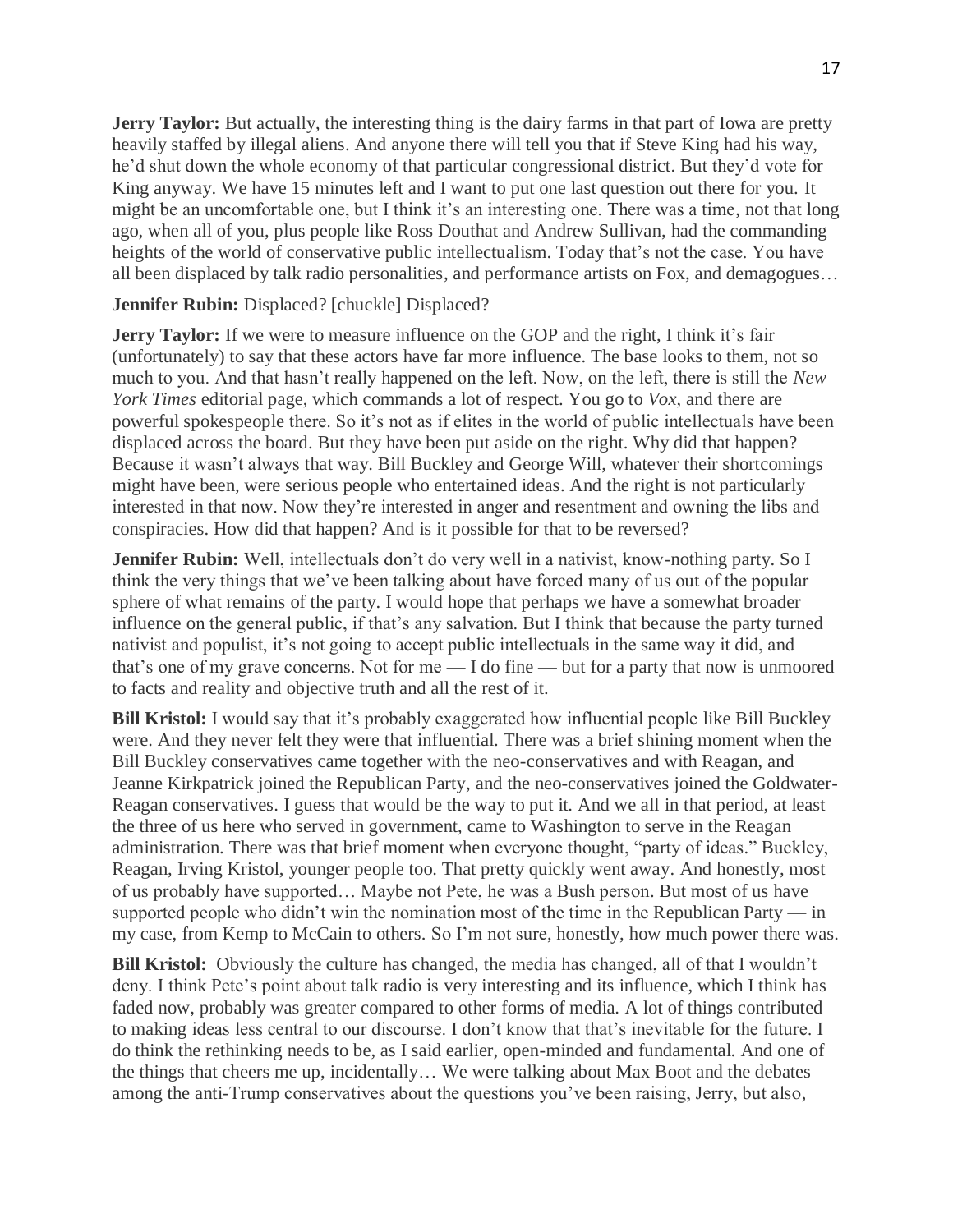going forward, Oren Cass versus Mike Strain. Do we want targeted ways to help workers or should we depend on economic growth? And I've changed my mind a little bit on that, actually. That's a legitimate debate among conservatives and moderates and intelligent liberals. And I think that's very healthy.

**Bill Kristol:** One of the things I'm asked is, "Is it a problem among you Never-Trumpers that you don't agree exactly on your analysis of what happened?" Pete and I have some slight disagreement about the relative weights of certain things — but that's good, not bad. It would be kind of crazy if we all agreed exactly on our analysis of the problem, or our analysis of the different weights to give to parts of the possible solution, or how to deal with the long term or the short term, or the electoral or the cultural. I'm actually heartened that the reaction against Trump hasn't led to a kind of foolish tribalism on our part, and that we can agree to disagree. And you've found this among your colleagues at Niskanen, I think, haven't you? Honestly, the quality of debate… I'm not so sure it is much lower than it was in the past.

**Jerry Taylor:** No, I think it's very elevated. I think one of the healthier things that Trumpism has done is that it has shifted the tectonic plates of complacency beneath conservatism (or at least some wings of the conservative movement) and caused a rethinking, a re-examination that maybe otherwise never would have occurred. And that ice is broken, and so now Max Boot can write about the realities of climate change in the *Washington Post*, which he never could have 10 years ago.

**Jerry Taylor:** I want to move it to this side, because you guys, I'm sure, want to jump in. But the story that I have in mind is from 2008, I think it was, or 2009… Believe it or not, I was writing for *National Review Online*. I was one of the cast of thousands who blogged at "The Corner." And at the time, Barack Obama was going after Rush Limbaugh, and conservatives said, "This is a disgrace. He's president of the United States, why is he picking on a talk radio host? This makes no sense, it's insane, it's political malfeasance." And I said, "No, I don't think it's political malfeasance at all. According to every poll I've seen, Rush Limbaugh is the face of the Republican Party circa 2009, so of course Obama is going to go after him. And Limbaugh's got a really low Q rating, so he's the right guy to go after if you're Barack Obama."

**Jerry Taylor:** And that's all I meant to say. No narrative about whether Rush Limbaugh was Moses on the Mount or a demon from hell. Just an observation. But it was interpreted as an attack on Rush Limbaugh, and that entire crowd of diverse NRO writers turned on me like a pack of wolves: "How dare you challenge Limbaugh? Who are you anyway?" It was startling. And it wasn't just the performance artists who were writing at NRO at the time, it was also a lot of their staff. I thought: Since when did *National Review* decide to bend the knee to a talk radio host? It's the talk radio host who's supposed to be promoting the ideas of *National Review*, not *National Review* promoting the ideas of the talk radio host. So something happened here, and it just didn't happen overnight.

**Mona Charen:** Part of it was money.

**Bill Kristol:** A traditional conservative motivation.

**Mona Charen:** It's a conservative value, Bill. [laughter] The conservative commentators were very interested in doing well. People were angling for Fox News hits and for being on the chat shows. And the way to do that was through fierce anger.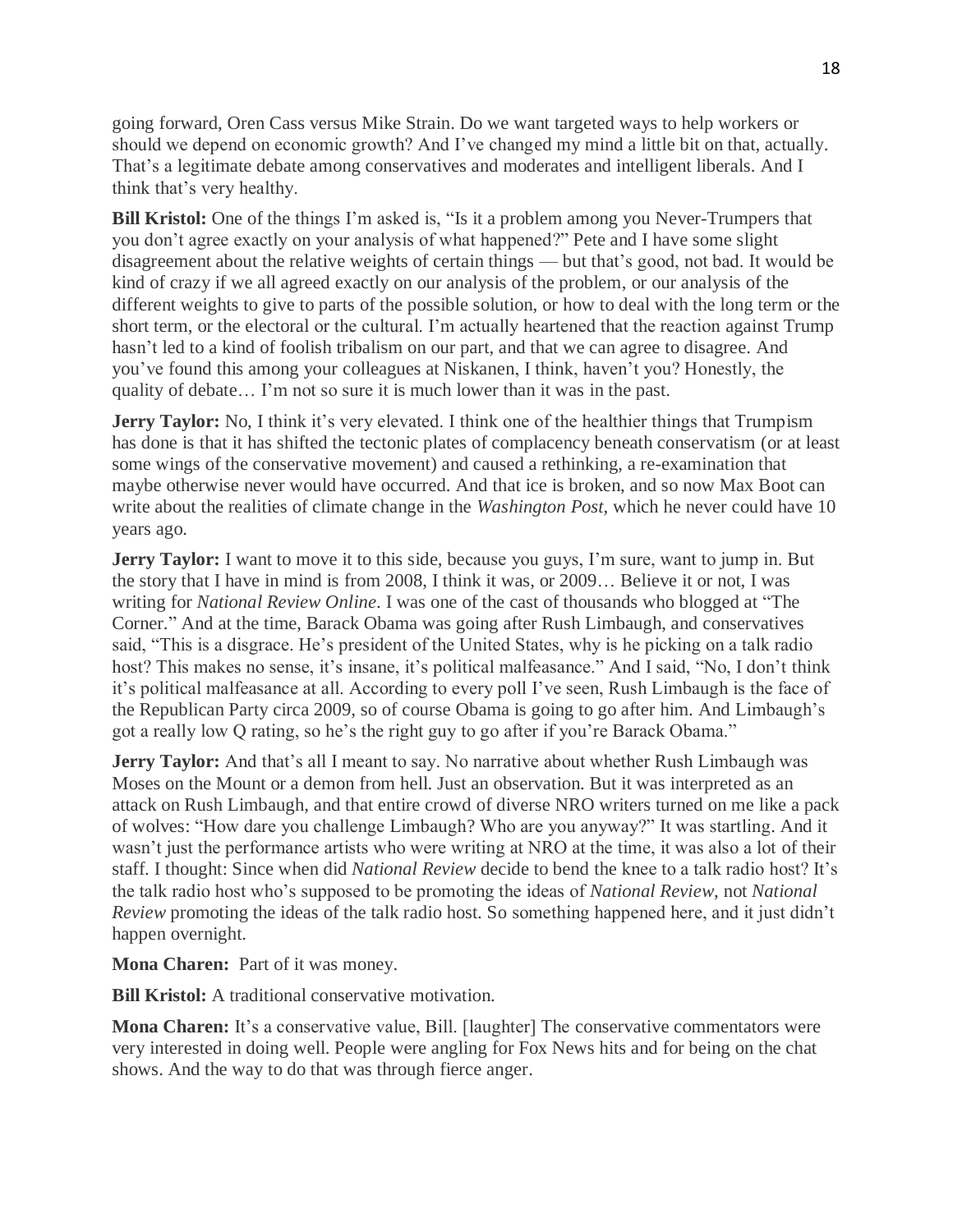**Jerry Taylor:** I don't mean to hurt you on this, but how does that make you feel about capitalism if it's so corrupting?

**Mona Charen:** Oh, capitalism isn't perfect. It's just better than all the other alternatives.

**Jerry Taylor:** Two cheers for capitalism. [laughter]

**Mona Charen:** Two cheers, as Irving said. Look, the fact is that the market forces have a role here. People are attempting to advance their own careers.

**Peter Wehner:** Bill's quite right in the sense that ideas, intellectual ideas, never fully animate the base of a party. I think what is different now is that the American right has become actively anti-intellectual. That's a different mindset, and I think it's dangerous. I think there's almost a pride in going against ideas. Bill Galston is here, and he can talk about the elements of what populism does and the kind of emotions that it provokes. I'd say that there are some deeper currents that are going on. If you go back and read Neil Postman's book back in the 1980s, *Amusing Ourselves to Death*, that was a pretty prescient book. I haven't read it for years, but as I recall he was arguing that television was corrupting politics and lowering our sights, lowering discourse. He couldn't have imagined that we would get to where we are. But I do think that there is an element now in which politics has become performance rather than the serious, hard, intricate work of governing.

**Peter Wehner:** I think a lot of people who were in those vineyards for 30 or 40 years got tired of making yet another argument from the conservative side of why cutting taxes was not a boon to the rich but was supposed to provoke economic growth. And there was something about Trump and the way that he carried himself that appealed to them. But what has really been lost, in my estimation, is an appreciation for what I would say are a troika of democratic virtues: moderation, civility, and compromise. And there is, as I was saying earlier, a kind of revolutionary, almost nihilistic temperament in the right that is different and much stronger than anything that I have experienced before.

**Peter Wehner:** That's why I don't think that the debates coming up in the next year or two or three are going to be central on public policy. And I say that as somebody who's been involved in the formation of policy for most of my life. What we're dealing with now is politics on some deeper and very, very important level, and that is the notion of norms and the rule of law and the importance of truth, as against this post-truth moment. And those are really the stakes, including certain qualities like decency and civility.

Peter Wehner: And I would just say that the corrupting effects of Donald Trump are profound. I mean, you are seeing it now. And I will tell you what will happen, which is that when the Mueller report comes forward and you get these Democratic investigations, and it becomes more and more clear that Donald Trump is corrupt from stem to stern, you're going to see some large part of the Republican Party defend him no matter what, come what may. You saw it even yesterday with Orrin Hatch, who said when he was asked about what are clearly the campaign finance crimes of Trump, "I don't care." Or if you listen now to conservative commentators, they refer to "process crimes" — those "process crimes" that really bothered them when Bill Clinton was president but no longer seem to bother them now that Donald Trump is president. So a large part of this party and this movement has hitched their wagon to Donald Trump, and he is going to pull them to places that they never should have gone.